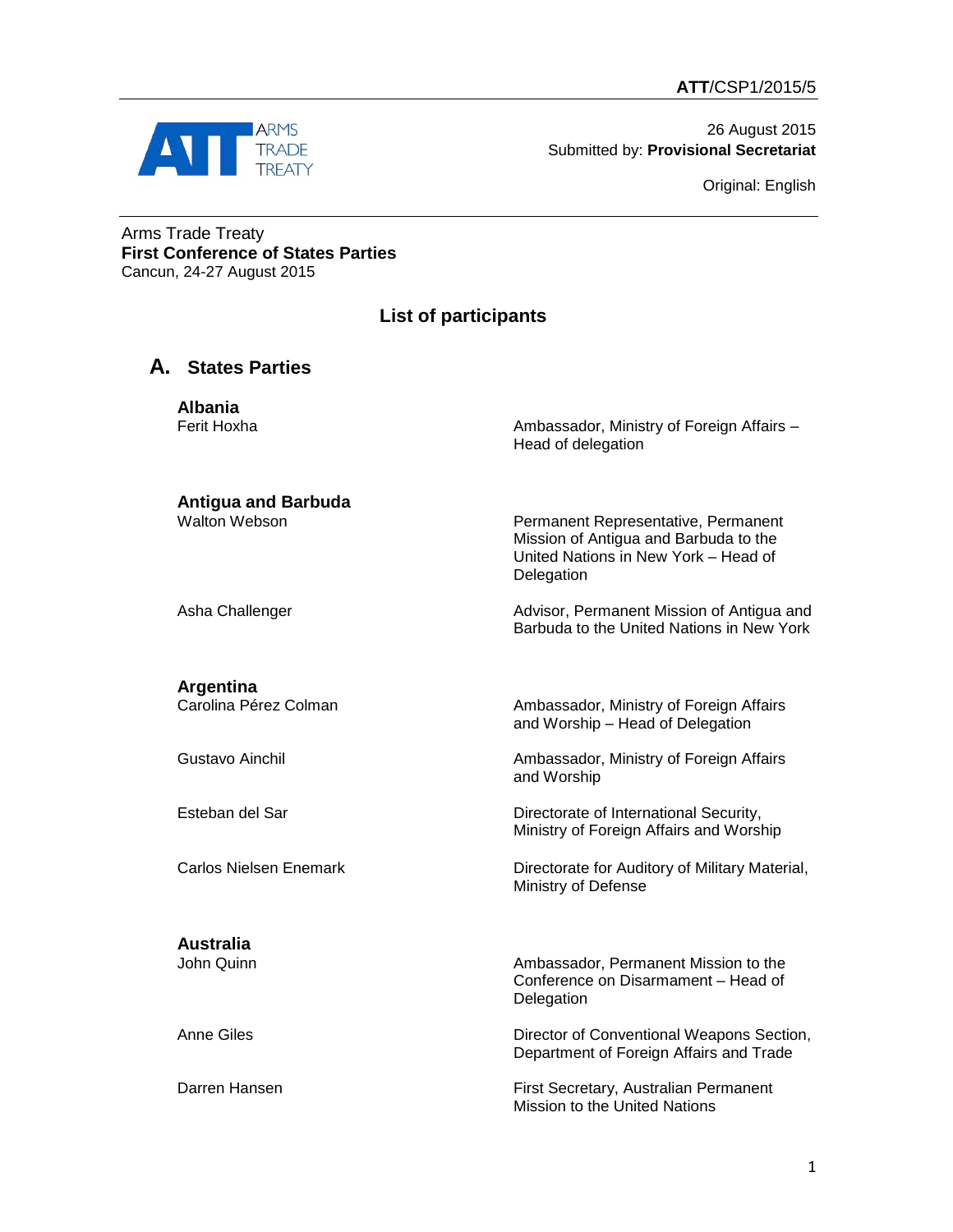| Diwaka Prakash                            | Legal Officer, Department of Foreign Affairs<br>and Trade                                                                                                                                                      |
|-------------------------------------------|----------------------------------------------------------------------------------------------------------------------------------------------------------------------------------------------------------------|
| <b>Helen Mitchell</b>                     | Second Secretary, Australian Embassy in<br>Mexico                                                                                                                                                              |
| Jason Moore                               | Policy Officer, Department of Foreign<br><b>Affairs and Trade</b>                                                                                                                                              |
| <b>Austria</b>                            |                                                                                                                                                                                                                |
| Thomas Hajnoczi                           | Ambassador and Permanent<br>Representative of Austria to the United<br>Nations, Geneva - Head of Delegation                                                                                                    |
| <b>Martin Krueger</b>                     | Minister, Federal Ministry for Europe<br>Integration and Foreign Affairs                                                                                                                                       |
| Jurgen Heissel                            | Counsellor, Federal Ministry for Europe<br>Integration and Foreign Affairs                                                                                                                                     |
|                                           |                                                                                                                                                                                                                |
| <b>Bahamas</b><br><b>Elliston Rahming</b> | Ambassador and Permanent<br>Representative Of Commonwealth,<br>Permanent Mission of The Commonwealth<br>of Bahamas to the UN, New York, and the<br>Organisation of the American states - Head<br>of Delegation |
| Joy A. Newbold                            | Second Secretary, Permanent Mission of<br>the Commonwealth of Bahamas to the UN,<br><b>New York</b>                                                                                                            |
| Adrian Strachen                           | Assistant superintendent of the Royal<br>Bahamas Police Force, Ministry of National<br>Security                                                                                                                |
| Damien Robinson                           | Assistant Superintendent of the Royal<br>Bahamas Police Force, Ministry of National<br>Security                                                                                                                |
| leshia Deveaux                            | Administrative Officer, Ministry of Foreign<br>Affairs and Immigration                                                                                                                                         |
| <b>Barbados</b><br>Keith Marshall         | Permanent Representative, Permanent                                                                                                                                                                            |
|                                           | Mission of Barbados to United Nations -<br><b>Head of Delegation</b>                                                                                                                                           |
| <b>Rosalind Riley</b>                     | First Secretary, Permanent Mission of<br><b>Barbados to United Nations</b>                                                                                                                                     |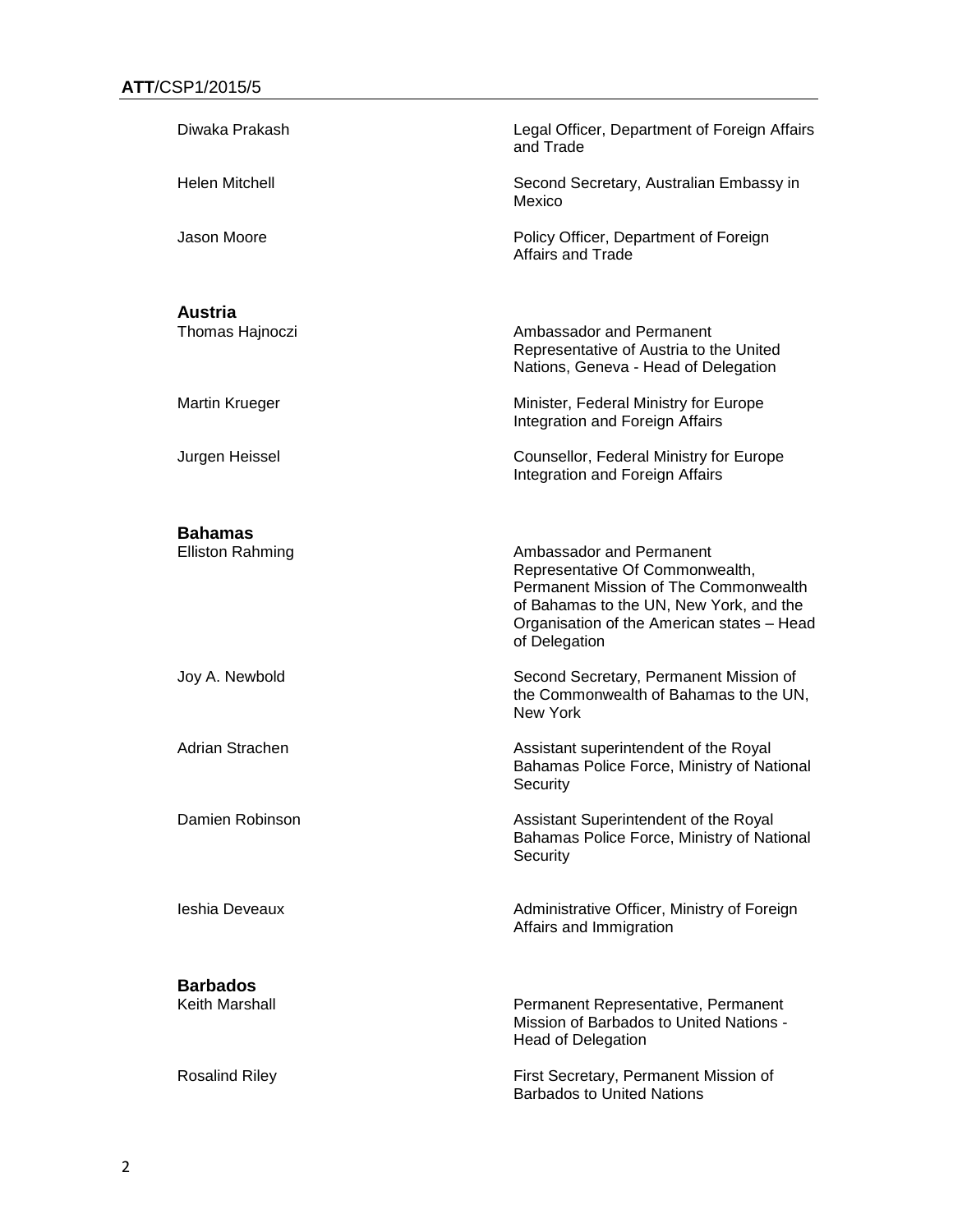# **Belgium** Francois Dumont **Ministry of Foreign Affairs, Belgium – Head** of Delegation Hans Christian Kint **Ambassador, Ministry of Foreign Affairs** Tom Nijs Flanders Department of Foreign Affairs Christine Matton Wallonie-Bruxelles International, Walloon Department of Foreign Affairs **Belize** George Lovell **Viceminister of National Security, Ministry** of Foreign Affairs of Belize – Head of **Delegation** Francine Burns Crown Counsel, Attorney General's Ministry

**Bosnia and Herzegovina**

Momir Brajic **Head of Department, Ministry of Foreign** Affairs of Bosnia and Herzegovina – Head of Delegation

**Bulgaria**

Hristo Gudjev **Ambassador Extraordinary and** Ambassador Extraordinary and Plenipotentiary to Mexico – Head of Delegation

# **Burkina Faso**

**Chad**

Permanent Secretary, High Authority for Arms Control - Head of Delegation

Wendpanga Jean Didier Ramde Adviser, Ministry of Foreign Affairs and Regional Cooperation

Christophe Raoul Tapsoba Permanent Secretary, National Commission Against Proliferation

Dominique Kabore **Adviser, Ministry of Foreign Affairs and** Regional Cooperation

Honorine Bonkoungou Ministry of Foreign Affairs and Regional Cooperation

Regina Ouattara **National Comission Against Proliferation** 

Mahamet Nourene Abderaman First Secretary, Permanent Mission of the Republic of Chad in New York – Head of Delegation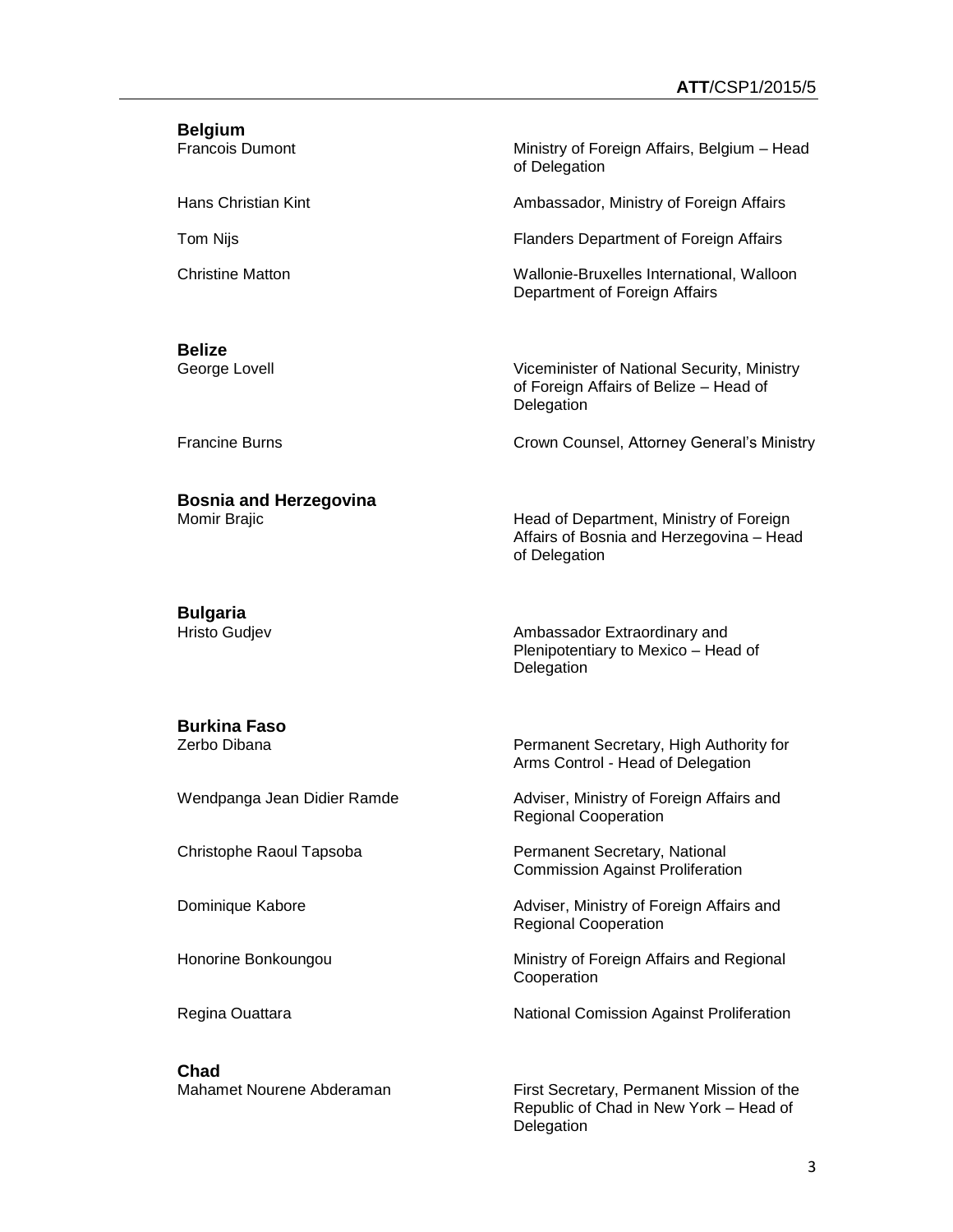| Samson Mianro               | Colonel, Deputy Director for Military<br>Cooperation, Ministry of National Defense                                                   |
|-----------------------------|--------------------------------------------------------------------------------------------------------------------------------------|
| <b>Bokhit Nassour</b>       | Director of Interior Comerce, Ministry of<br>Commerce                                                                                |
| <b>Costa Rica</b>           |                                                                                                                                      |
| <b>Manuel Gonzalez Sanz</b> | Minister, Ministry of Foreign Affairs - Head<br>of Delegation                                                                        |
| Maritza Chan-Valverde       | Minister Counsellor, Lead Negotiator of<br>Costa Rica to ATT, Permanent Mission of<br>Costa Rica to United Nations in New York       |
| Marcela Zamora              | Counsellor, Ministry of Foreifn Affairs of<br>Costa Rica                                                                             |
| Cote d'Ivoire               |                                                                                                                                      |
| Ladji Meite                 | Directeur Geopolitical and Strategic<br>Analysis, Ministry of Foreign Affairs - Head<br>of Delegation                                |
| Ben Azize Ouattara          | <b>Chief Security National Security Council,</b><br>Ministry of Foreign Affairs                                                      |
| Koffi N'bia                 | Delegate, Ministry of Foreign Affairs                                                                                                |
| N'vadro Bamba               | Conseiller, Ministry of Foreign Affairs                                                                                              |
| Djibre Djokouehi            | Commissaire Divisionnaire de Police,<br>Ministry of Foreign Affairs                                                                  |
| Croatia                     |                                                                                                                                      |
| Danijel Medan               | Minister Counsellor, Deputy Permanent<br>Representative, Permanent Mission of<br>Croatia to the UN, New York - Head of<br>Delegation |
| Dinka Duminic               | Expert, Permanent Mission of Croatia to the<br>UN, New York                                                                          |
| <b>Czech Republic</b>       |                                                                                                                                      |
| David Muller                | Director of the European Law Department,<br>Ministry of Industry and Trade - Head of<br>Delegation                                   |
| <b>Vaclav Balek</b>         | Head of the unit of the UN Policy<br>Department, Ministry of Foreign Affairs                                                         |
| Pavel Balihar               | Deputy Director of Licensing Office,                                                                                                 |

Ministry of Industry and Trade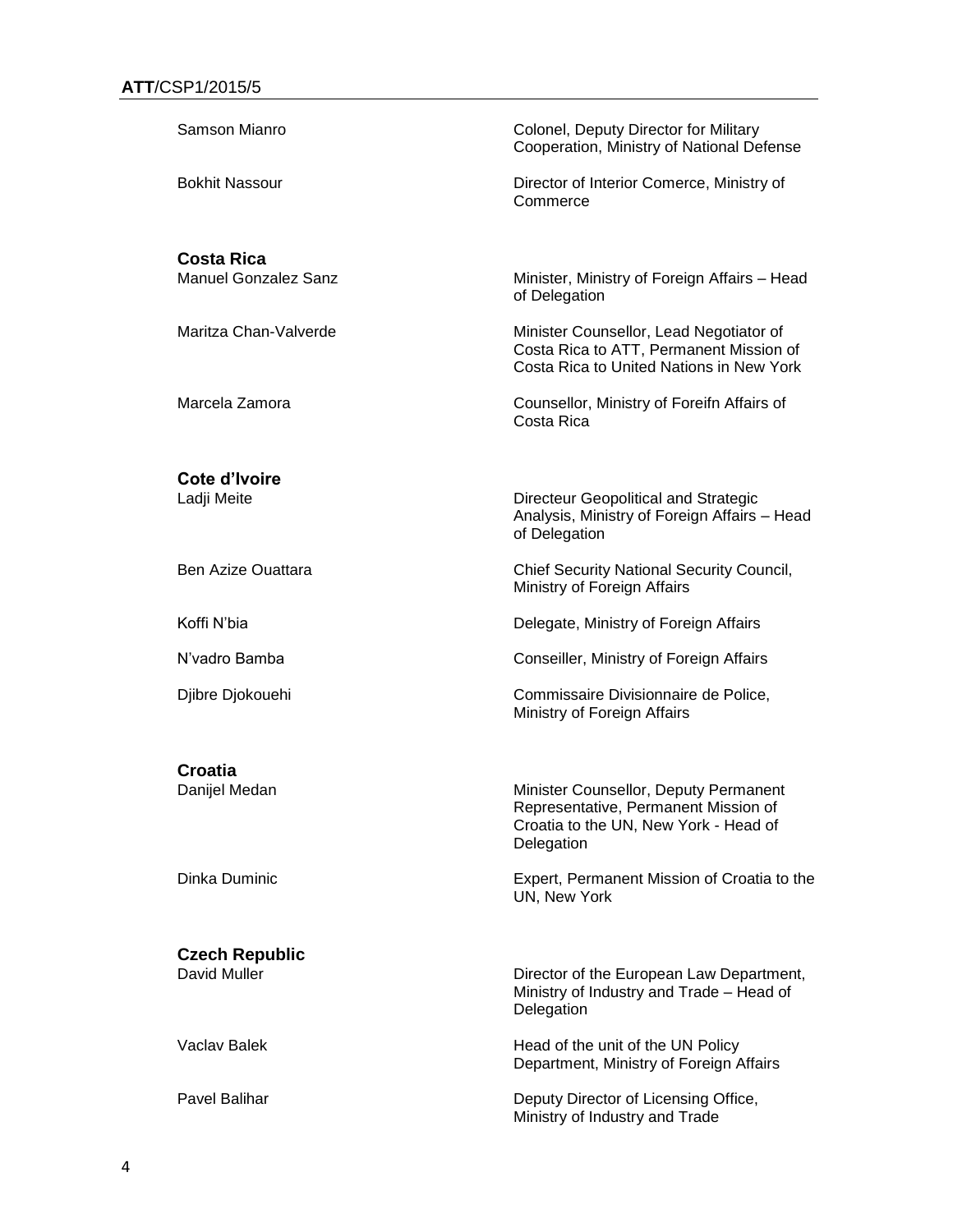**Denmark**

Susanne Rumohr-Haekkerup **Ambassador for Disarmament, Non**proliferation and Arms Control, Ministry of Foreign Affairs – Head of Delegation

**Dominica**

Audley Seymour Foster Legl Adviser, Permanent Mission of the Commonwealth of Dominica to the United Nations – Head of Delegation

### **Dominican Republic**

Ricardo L. Rosa Chupany **Deputy Minister for Direction of Arms** Control, Ministry of Interior and Police - Head of Delegation

Foreign Affairs - Head of Delegation

Foreign Affairs of El Salvador

Affairs of El Salvador

El Salvador

# **El Salvador**

Hugo Martinez **Minister of Foreign Affairs, Ministry of** Ministry of

Antonia Gonzalez Protocol of the Ministry of Foreign Affairs of

Carlos Castaneda Viceminister, Ministry of Foreign Affairs

Cecilia Segura Viceminister, Chief of Staff of the Ministry of

Sergio Trejo Technical Advisor, Ministry of Foreign

**Estonia**

Riho Kruuv Councellor, Security Policy and Arms Division, Ministry of Foreign Affairs – Head of Delegation

**Finland**

State Secretary, Ministry of Foreign Affairs, Finland – Head of Delegation

Sannamaaria Vanamo **Director, Ministry of Foreign Affairs** 

Mika Ruotsalainen Minister Counsellor, Permanent Mission of Finland to the United Nations, New York

Ilkka Rentola Counsellor, Embassy of Finland in Mexico

Titta Maja **Minister, Permanent Mission of Finland**, Geneva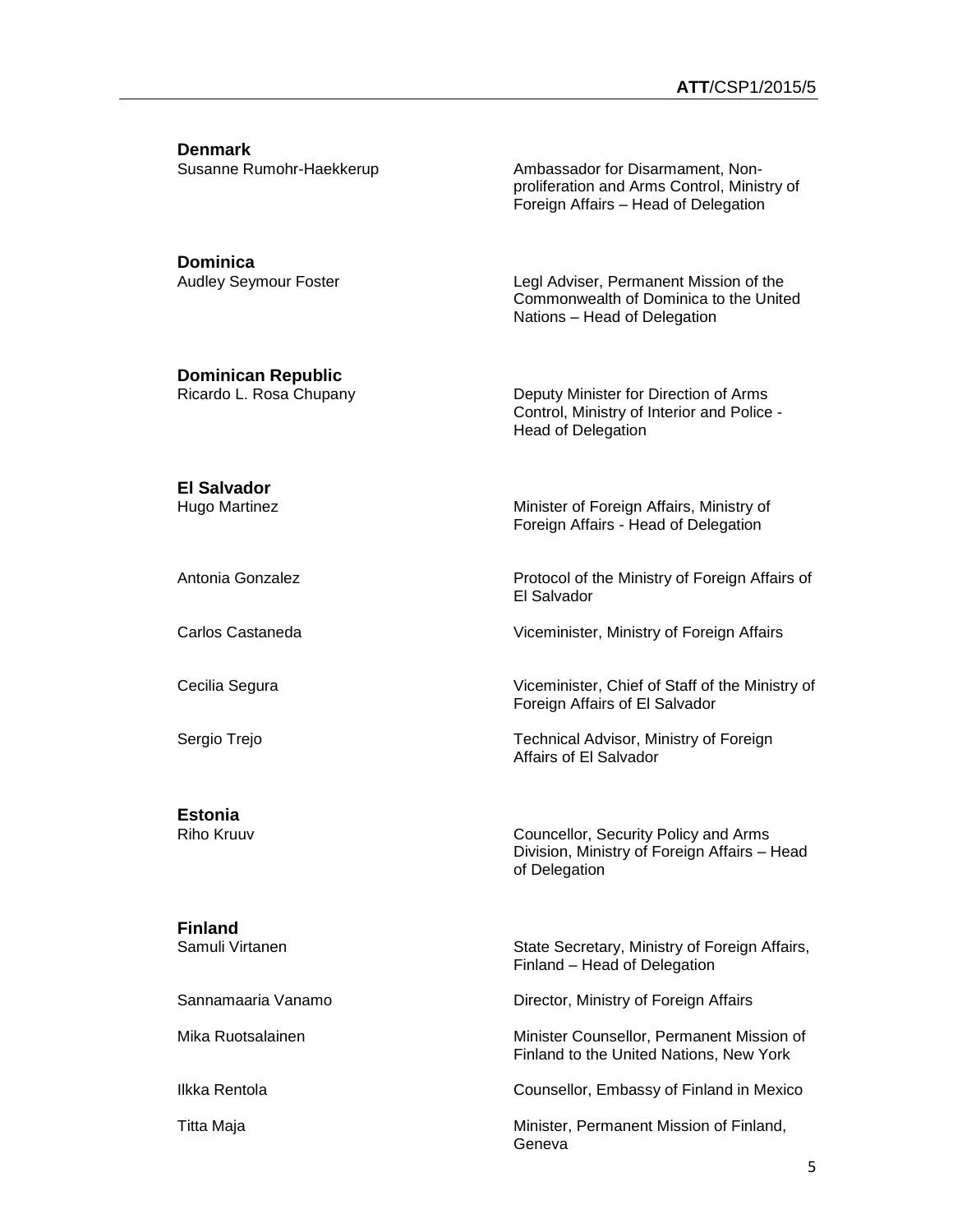| <b>France</b><br><b>Alice Guitton</b> | Ambassador, Permanent Representative to<br>the Conference on Disarmament - Head of<br>Delegation |
|---------------------------------------|--------------------------------------------------------------------------------------------------|
| Nicolas Coussiere                     | Military Advisor, Permanent Representation<br>to the Conference on Disarmament                   |
| Manuel Bufala                         | Desk officer in charge of Conventional<br>weapons                                                |
| Marie Gaelle Robles                   | Diplomatic Counsellor, Ministry of Foreign<br>Affairs                                            |
| Stephanie Laverny                     | <b>General Director of International Relations</b><br>and Strategy, Ministry of Defense          |
| Germany                               |                                                                                                  |
| <b>Bernhard Schlagheck</b>            | Ministry of Foreign Affairs - Head of<br>Delegation                                              |
| <b>Thomas Graf</b>                    | Ministry of Foreign Affairs                                                                      |
| Marie Kronberg                        | Ministry of Foreign Affairs                                                                      |
| Grenada<br><b>Edvin Martin</b>        | Assistant Commissioner of Police at the<br>Royal Grenada Police Force                            |

**Guinea**

**Guyana**<br>Maharina Deborah Yaw

**Hungary**

Bangoura Fode Moussa **Ministry of Foreign Affairs** – Head of **Delegation** 

> Director Multilateral and Global Affair Department, Ministry of Foreign Affairs – Head of Delegation

Bibi S Ally Counsellor, Permanent Mission of Guyana to the United Nations, New York

György Molnár Ambassador, Special Representative of the Minister of Foreign Affairs and Trade for Arms Control, Ministry of Foreign Affairs - Head of Delegation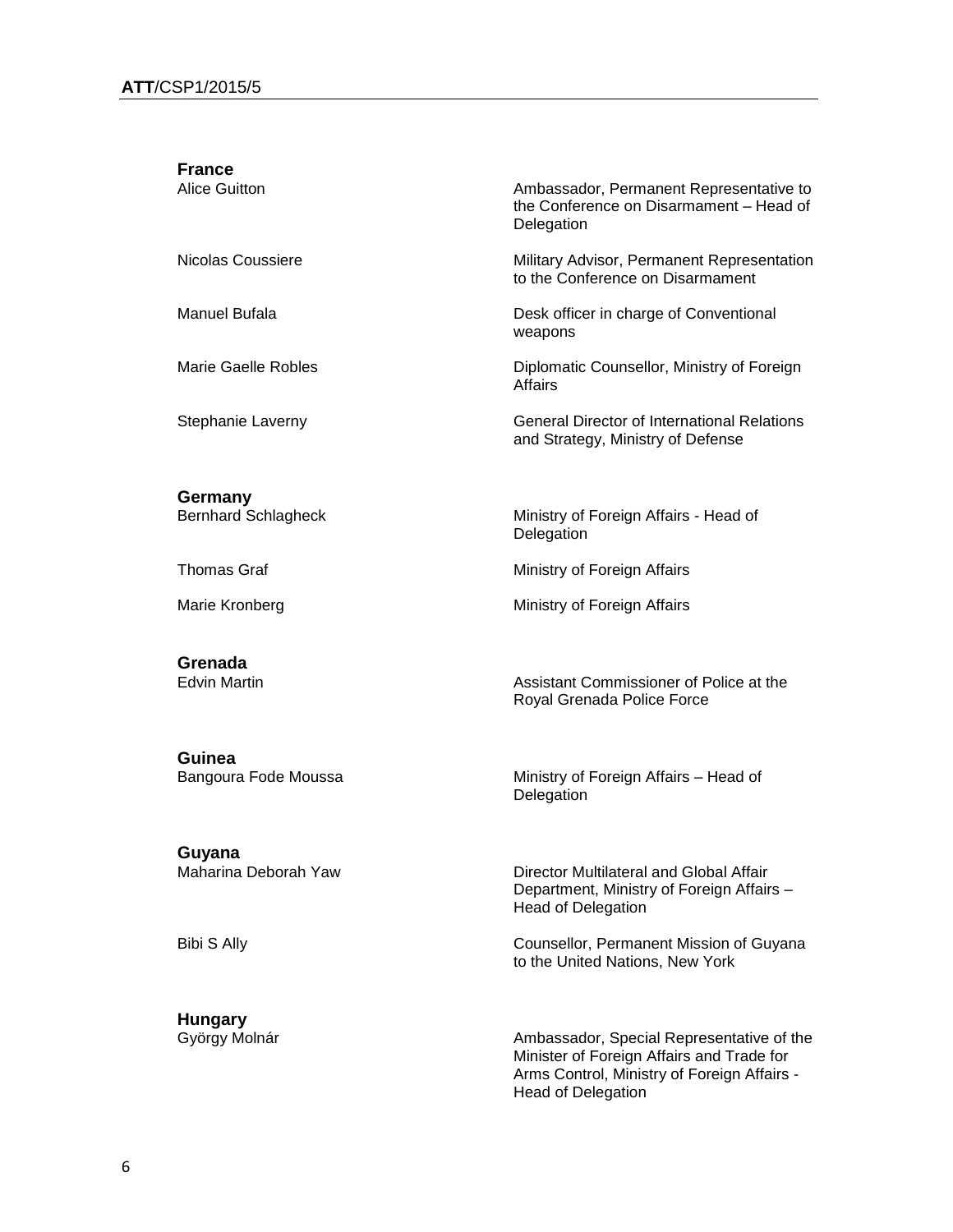| <b>Iceland</b><br>Petur Thorsteinsson | Export Control Directorate for Legal and<br>Executive Affairs, Ministry for Foreign Affairs<br>- Head of Delegation                                    |
|---------------------------------------|--------------------------------------------------------------------------------------------------------------------------------------------------------|
| <b>Ireland</b><br>Sonja Hyland        | Ambassador of Ireland to Mexico,<br>Department of Foreign Affairs and Trade -<br><b>Head of Delegation</b>                                             |
| Jacqueline Bernstein                  | Deputy Director, Disarmament and Non<br>Proliferation, Department of Foreign Affairs<br>and Trade                                                      |
| Jim Burke                             | Military Advisor, Department of Foreign<br>Affairs and Trade                                                                                           |
|                                       |                                                                                                                                                        |
| <b>Italy</b><br>Alessandro Busacca    | Ambassador, Embassy of Italy in Mexico -<br><b>Head of Delegation</b>                                                                                  |
| Francesca Datola                      | Deputy Director for the National Authority<br>for the Armament Licencing and Controls,<br>Ministry of Foreign Affairs and International<br>Cooperation |
| Silvio Vitagliano                     | Advisor for the National Authority for the<br>Armament Licencing and Controls, Ministry<br>of Foreign Affairs and International<br>Cooperation         |
|                                       |                                                                                                                                                        |
| Jamaica<br>Arnaldo Brown              | Minister of State, Ministry of Foreign Affairs<br>and Foreign Trade - Head of Delegation                                                               |
| Sandra Grant Griffiths                | Ambassador, Embassy of Jamaica in<br>Mexico                                                                                                            |
| Michelle Walker                       | Head, Legal Unit in the Ministry of Foreign<br>Affairs and Foreign Trade                                                                               |
| Shorna Key Richards                   | Deputy Permanent Representative,<br>Permanent Mission of Jamaica to the UN                                                                             |
| Lincoln Allen                         | Director of Protective Security Unit, Ministry<br>of National Security                                                                                 |
|                                       |                                                                                                                                                        |
| Japan<br>Toshio Sano                  | Ambassador, Permanent Representative,<br>the Delegation of Japan to the Conference<br>on Disarmament in Geneva - Head of                               |

Delegation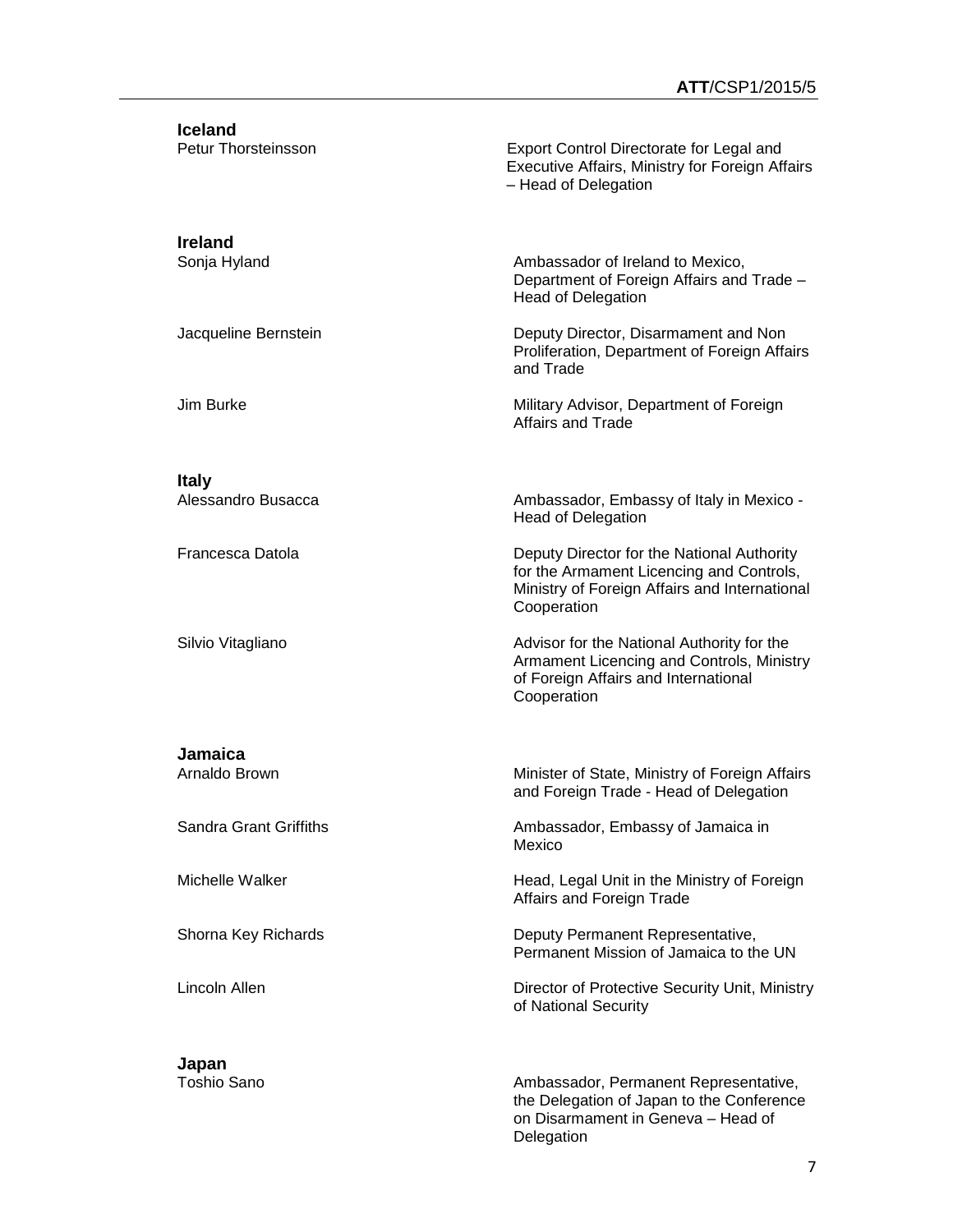| Masaji Ishida                        | Deputy Director, Arms Control Section<br>MOD, Ministry of Defense                                                     |
|--------------------------------------|-----------------------------------------------------------------------------------------------------------------------|
| Satoshi Ominato                      | First Secretary, the Delegation of Japan to<br>the Conference on Disarmament in Geneva                                |
| Shoichi Nagayoshi                    | Senior Deputy Director, Conventional Arms<br>Division, Ministry of Foreign Affairs                                    |
| Akiko Onodera                        | Official, Conventional Arms Division,<br>Ministry of Foreign Affairs                                                  |
| Latvia<br>Maris Rumpe                | Third Secretary, Ministry of Foreign Affairs -<br><b>Head of Delegation</b>                                           |
| Liberia<br>Abratha P. Doe            | Vice Minister, Ministry of Foreign Affairs                                                                            |
| Dionysius D. Sebwe                   | Technical Advisor, Liberia National<br><b>Commission on Small Arms</b>                                                |
| Liechtenstein<br>Stefan Barriga      | Minister, Deputy Permanent Representative,<br>Permanent Mission to the United Nations                                 |
| René Holbach                         | Senior Adviser, Permanent Mission to the<br><b>United Nations</b>                                                     |
| Lithuania<br><b>Aidas Sunelaitis</b> | Second Secretary, Permanent Mission to the<br><b>United Nations</b>                                                   |
| Luxembourg<br>Jean Asselborn         | Minister of Foreign and European Affairs,<br>Ministry of Foreign and European Affairs -<br><b>Head of Delegation</b>  |
| Jean Olinger                         | Director of Political Affairs, Ministry of<br>Foreign and European Affairs, Ministry of<br>Foreign & European Affairs |
| <b>Robert Steinmetz</b>              | National Expert, Ministry of Foreign &<br>European Affairs                                                            |
| <b>Thomas Barbancey</b>              | Press Officer, Ministry of Foreign &                                                                                  |

European Affairs

**Mali**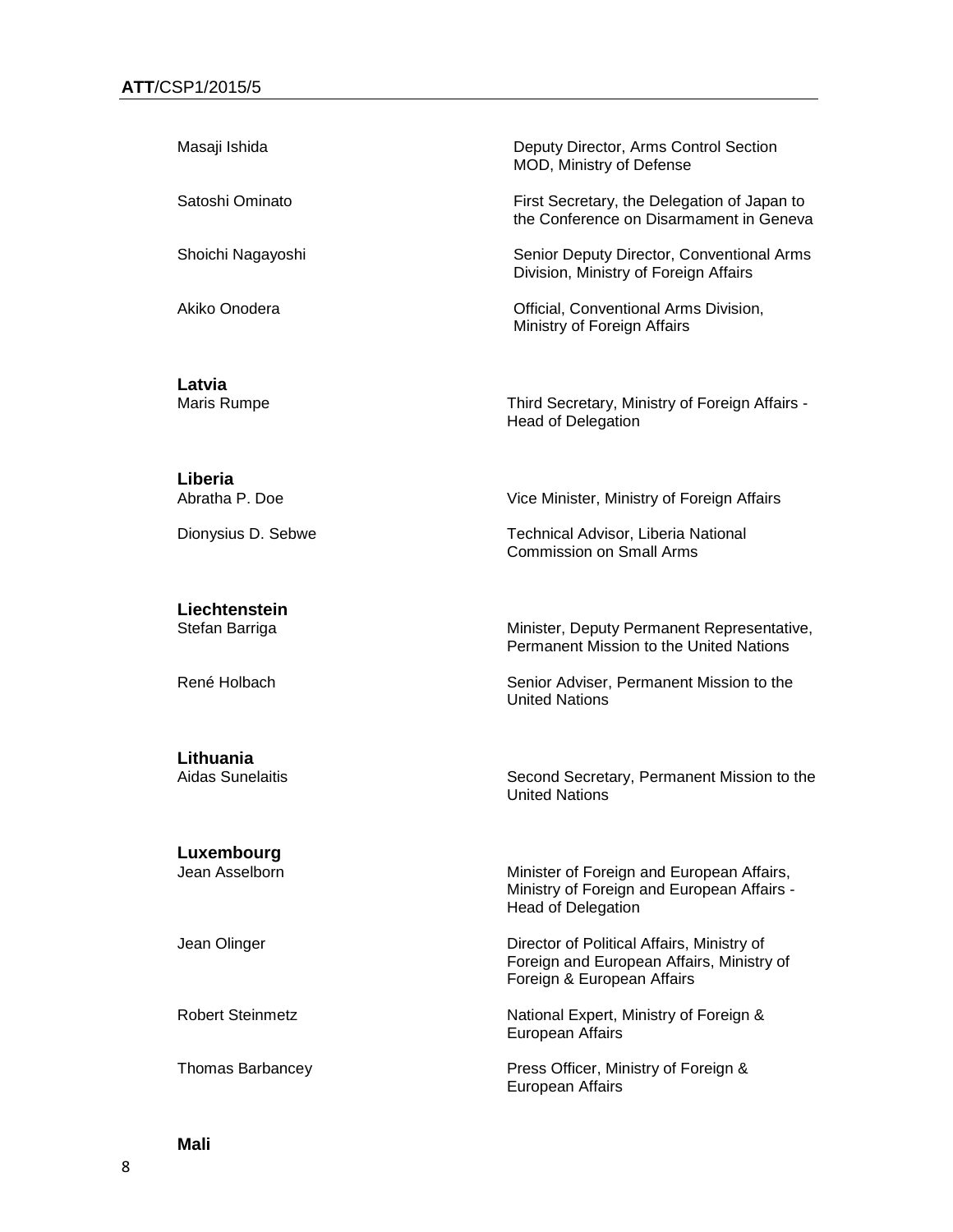| Mahamadou Keita                        | Head of Department of Investigation and<br>General Studies, Direction of Legal Affaires                                                                                                                            |
|----------------------------------------|--------------------------------------------------------------------------------------------------------------------------------------------------------------------------------------------------------------------|
| <b>Mexico</b>                          |                                                                                                                                                                                                                    |
| José A. Meade Kuribreña                | Minister of Foreign Affairs, Ministry of<br>Foreign Affairs - Head of Delegation                                                                                                                                   |
| Juan Manuel Gómez Robledo              | Ambassador, Deputy Foreign Minister for<br>Multilateral Affairs and Human Rights,<br>Ministry of Foreign Affairs - Alternate Head<br>of Delegation                                                                 |
| Jorge Lomónaco Tonda                   | Ambassador, Permanent Representative of<br>Mexico to the United Nations Office Nations<br>Office and other international organizations<br>in Geneva, Ministry of Foreign Affairs -<br>Alternate Head of Delegation |
| Ana Paola Barbosa Fernández            | Counsellor, Directorate General for UN,<br>Ministry of Foreign Affairs                                                                                                                                             |
| María Antonieta Socorro Jaquez Huacuja | Deputy General Director for UN, Ministry of<br>Foreign Affairs- Alternate Head of<br>Delegation                                                                                                                    |
| Carolina María Fernández Opazo         | Director for Financial Matters, Ministry of<br>Foreign Affairs                                                                                                                                                     |
| Katya Cortés Martínez                  | Director for International Security, Ministry of<br>Foreign Affairs                                                                                                                                                |
| Rodrigo Pintado Collet                 | Chief of Staff, Deputy Foreign Ministry for<br>Multilateral Affairs and Human Rights,<br>Ministry of Foreign Affairs                                                                                               |
| Pablo Adrián Arrocha Olabuenaga        | Adviser, Deputy Foreign Ministry for<br>Multilateral Affairs and Human Rights,<br>Ministry of Foreign Affairs                                                                                                      |
| Guillaume David Michelle Blin          | Permanent Mission in Geneva, Ministry of<br>Foreign Affairs                                                                                                                                                        |
| Claudia Garcia Guiza                   | Permanent Mission in New York, Ministry of<br>Foreign Affairs                                                                                                                                                      |
| Eduardo Tellez Moreno                  | Ministry of Defence                                                                                                                                                                                                |
| María Eugenia Vázquez Coutiño          | Ministry of the Interior                                                                                                                                                                                           |
| Irving Palacios Ortega                 | Ministry of the Interior                                                                                                                                                                                           |
| Nimbe Daphné Duran Téllez              | <b>Federal Police</b>                                                                                                                                                                                              |
| <b>Hector Guerra</b>                   | <b>Representative of Civil Society</b>                                                                                                                                                                             |

**Organizations**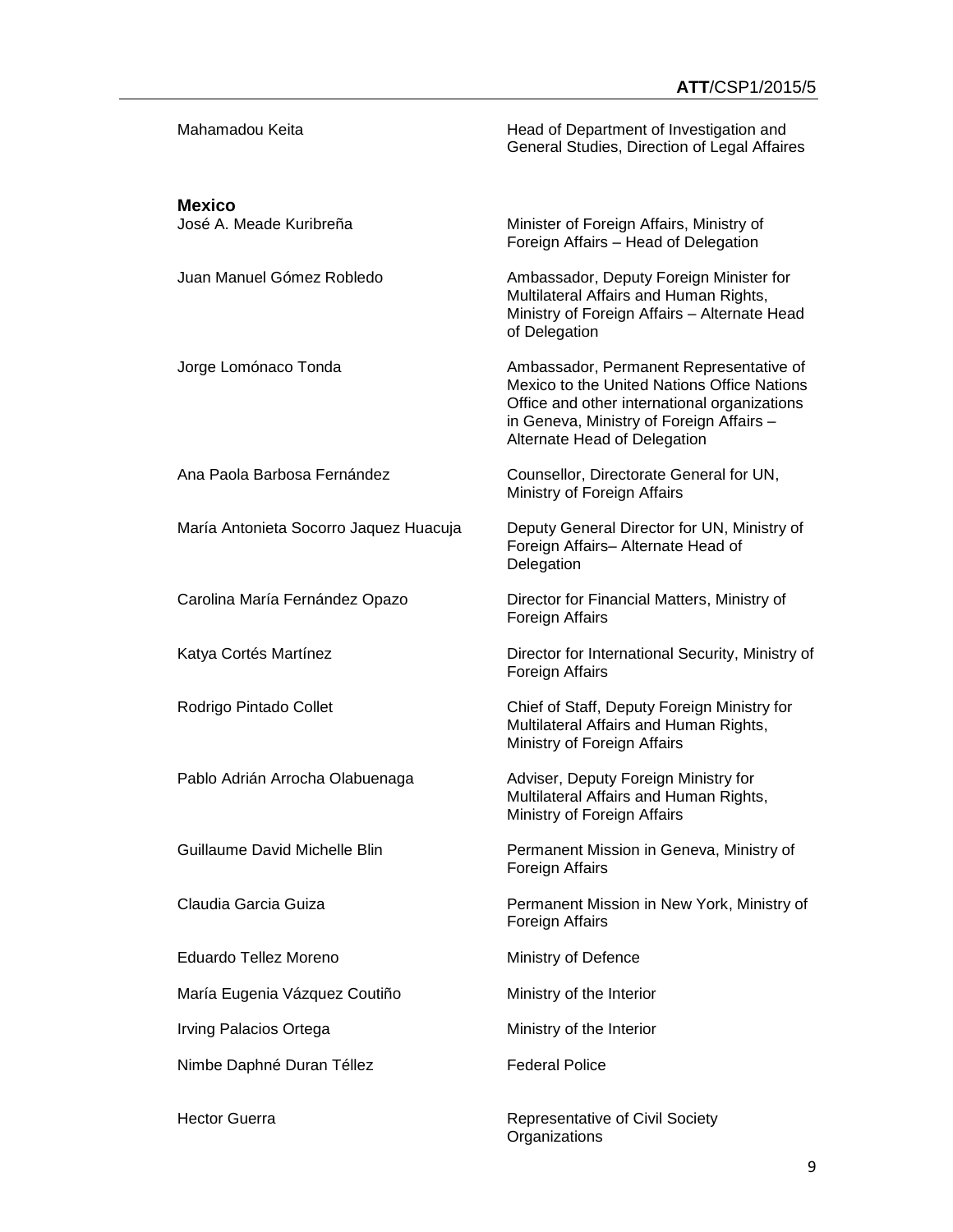| Arturo Carrazco Gómez                          | Representative of Civil Society<br>Organizations                                                                                      |
|------------------------------------------------|---------------------------------------------------------------------------------------------------------------------------------------|
| <b>Montenegro</b><br><b>Milorad Scepanovic</b> | <b>General Director for the Multilateral Affairs</b><br>and Regional Cooperation, Ministry of<br>Foreign Affairs - Head of Delegation |
| <b>The Netherlands</b><br>Dolf Hogewoning      | Ambassador to the United Mexican States,<br>Ministry of Foreign Affairs - Head of<br>Delegation                                       |
| Martijn Reubzaet                               | Senior policy officer, Arms Control Division,<br>Ministry of Foreign Affairs                                                          |
| Peter Van Wulfften Palthe                      | Ambassador and Special Envoy, Ministry of<br>Foreign Affairs                                                                          |
| <b>New Zealand</b><br>Dell Higgie              | Ambassador for Disarmament, Ministry of<br>Foreign Affairs Ministry of Foreign Affairs<br>and Trade - Head of Delegation              |
| Anais Kedgley Laidlaw                          | Senior Legal Advisor, Ministry of Foreign<br><b>Affairs and Trade</b>                                                                 |
| Nigeria<br>Enaruna Imohe                       | Ambassador, Ministry of Foreign Affairs                                                                                               |
| Patrick Y. Gbemudu                             | Minister Counsellor, Permanent Mission of<br>Nigeria to the UN, Geneva                                                                |
| Musa Tanko                                     | Air Commodore, Ministry of Defense                                                                                                    |
| Olufunsho Alabi                                | Ministry of Defense                                                                                                                   |
| Richards Adejola                               | Minister, Permanent Mission to the United<br>Nations, Geneva                                                                          |
| Peter S.O. Emuze                               | Chargé D' Affaires, Permanent Mission to<br>the United Nations, Geneva                                                                |
| <b>Norway</b><br>Ingunn Vatne                  | Deputy Director, Ministry of Foreign Affairs -<br><b>Head of Delegation</b>                                                           |
| Lars Løken                                     | Senior Adviser, Ministry of Foreign Affairs                                                                                           |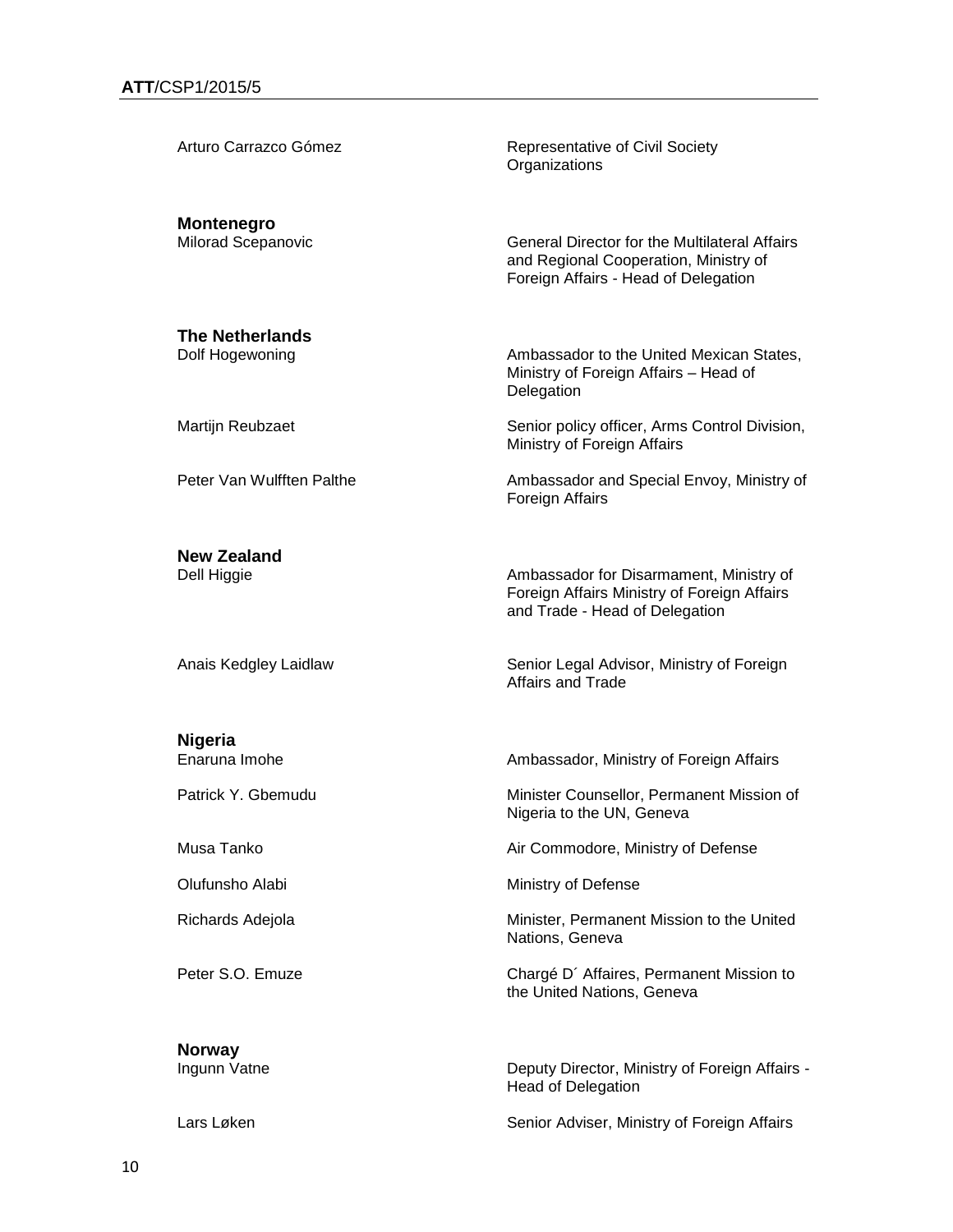Ingrid Schøyen Senior Adviser, Ministry of Foreign Affairs

Gro Nystuen Senior Partner, International Law and Policy

**Panama**

Manuel Perez Embajador de Panamá en México – Head of

Luis A Zegarro R<br>
Director Institucional en Asuntos de

Leoncio Hernandez Morales **Analystin International Relations** 

**Paraguay**

Ever Alexander Florentin Benitez **Department of International Organizations**,

**Poland**

Michal Miarka **Deputy Director, Security Policy Department**, Ministry of Foreign Affairs

Slawomir Majszyk **First Counsellor, Legal and Treaty** Department, Ministry of Foreign Affairs

Seguridad Pública - Alternate Head of

Director of International Organisations, Ministry of Foreign Affairs – Head of

**Institute** 

Delegation

Delegation

Delegation

Ministry of Foreign Affairs

Tomasz Stefanik **First Secretary, Permanent Mission of** Poland to the UN

**Portugal**

André Cordeiro **Head of Disarmament and Non-Proliferation** Division, Ministry of Foreign Affairs – Head of Delegation

**Romania**

Counsellor, Permanent Mission to the United Nations - Head of Delegation

Iulia Manea **Advisor**, Ministry of Foreign Affairs

**Saint Lucia**

Alva R Baptiste **Minister, Ministry for External Affairs**, International Trade and Civil Aviation – Head of Delegation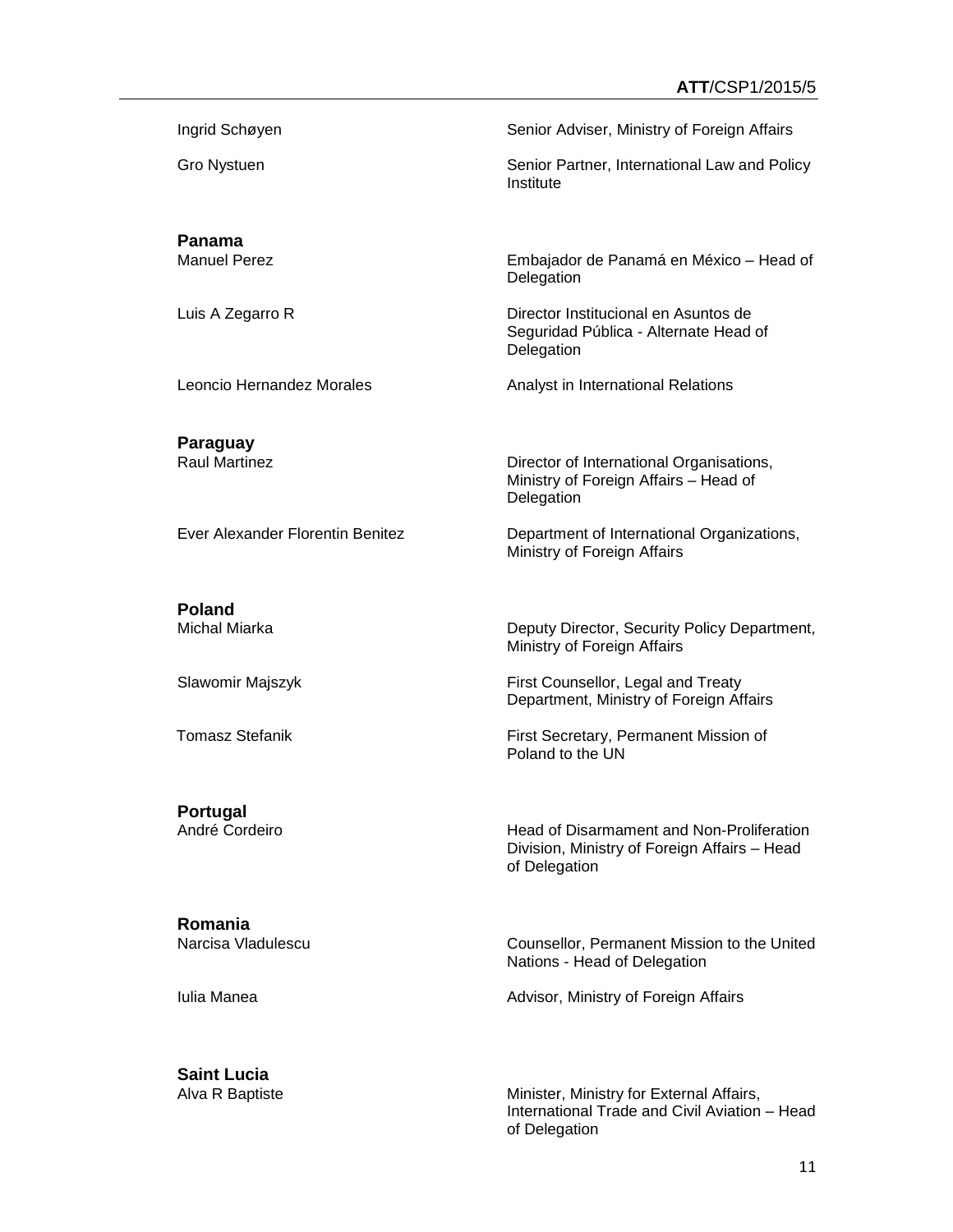| <b>Kimberly Louis</b>                                             | First Secretary, Permanent Mission of Saint<br>Lucia to the United Nations                                                                                   |
|-------------------------------------------------------------------|--------------------------------------------------------------------------------------------------------------------------------------------------------------|
| <b>Saint Vincent and the Grenadines</b><br>Clifton Clayton Burgin | Minister, Minister of Health and Wellness<br>and the Environment, Ministry of Foreign<br>Affairs of Saint Vincent and the Grenadines<br>- Head of Delegation |
| Samoa<br>Ida Tifitifi Fuimaono                                    | First Secretary, Permanent Mission of the<br>Independent State of Samoa - Head of<br>Delegation                                                              |
| Senegal<br><b>Isidor Marcel Sene</b>                              | Permanent Mission to the United Nations -<br><b>Head of Delegation</b>                                                                                       |
| <b>Serbia</b><br>Ivica Dacic                                      | First Deputy Prime Minister and Minister of<br>Foreign Affairs, Ministry of Foreign Affairs -<br><b>Head of Delegation</b>                                   |
| <b>Branimir Filipovic</b>                                         | Acting Assistant Minister for Security Policy                                                                                                                |
| Tatjana Conic                                                     | Minister Counsellor, Ministry of Foreign<br><b>Affairs</b>                                                                                                   |
| Nikola Nedeljkovic                                                | Advisor, Ministry of Foreign Affairs                                                                                                                         |
| Olivera Marinkovic                                                | Translator, Ministry of Foreign Affairs                                                                                                                      |
| Ognien Stevanovic                                                 | Press, Ministry of Foreign Affairs                                                                                                                           |
| Lazo Puric                                                        | Personal Safety, Ministry of Foreign Affairs                                                                                                                 |
| <b>Sierra Leone</b><br><b>Wilphred Samuel Taylor</b>              | Program Officer, Sierra Leone National<br>Commission on Small Arms - Head of                                                                                 |

**Slovakia**

#### Karol Mistrík Director of Department of Disarmament, Ministry of Foreign Affairs - Head of Delegation

Delegation

### **Slovenia**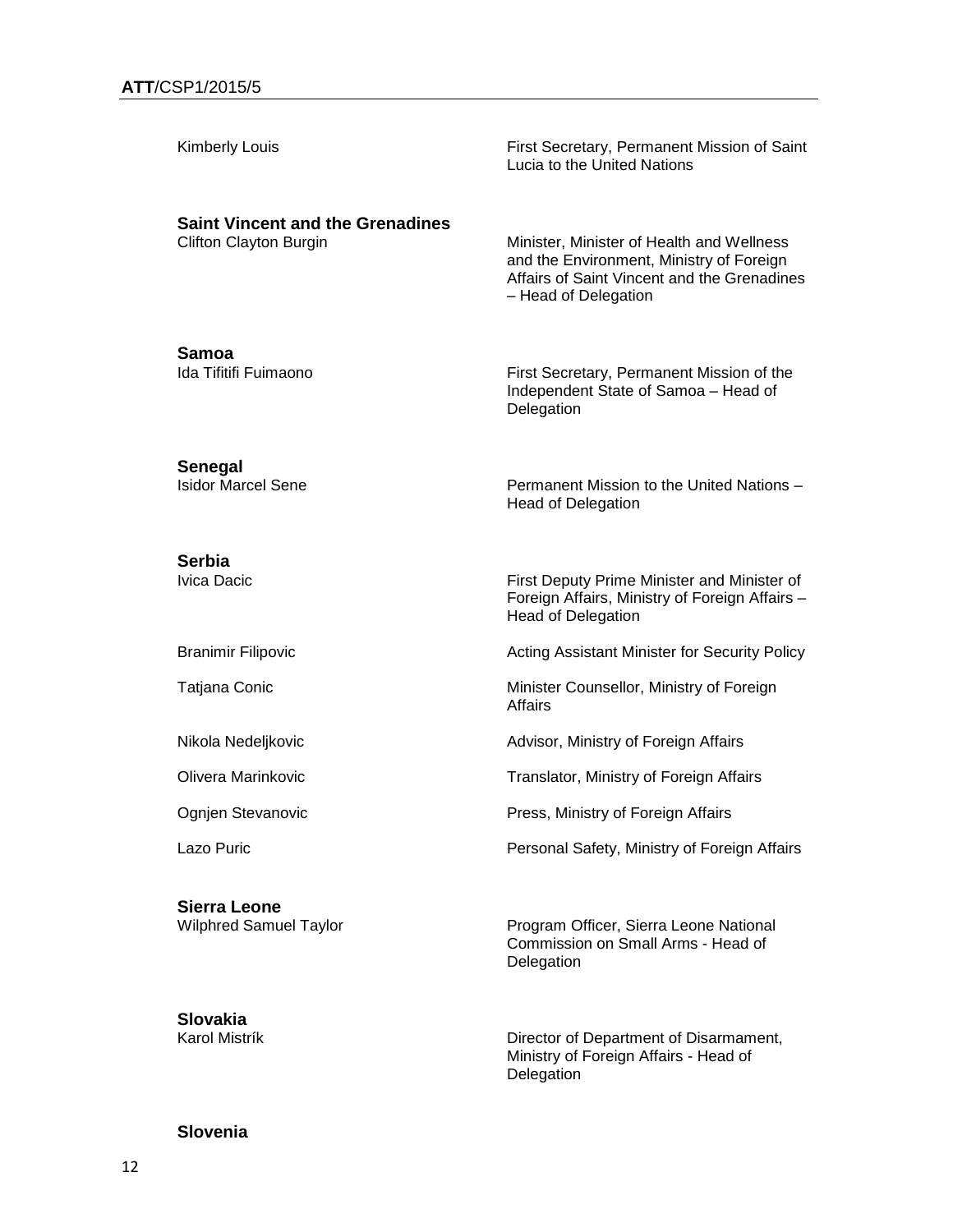| Martina Skok                                  | Minister Counsellor, Permanent Mission of<br>the Republic of Slovenia to the United<br>Nations - Head of Delegation        |
|-----------------------------------------------|----------------------------------------------------------------------------------------------------------------------------|
| <b>South Africa</b><br>David R Wensley        | Counsellor, Permanent Mission of the<br>Republic of South Africa to the UN - Head of<br>Delegation                         |
| Simeone Dumisani Dladla                       | Head, South African Conventional Arms<br><b>Control Authority</b>                                                          |
| Sandile Nogxina                               | Ambassador, Embassy of South Africa in<br>Mexico                                                                           |
| <b>Martin Malan</b>                           | Counselor, Embassy of South Africa                                                                                         |
|                                               |                                                                                                                            |
| <b>Spain</b><br><b>Enrique Mora</b>           | Director General for Foreigner Policy and<br>Security, Ministry of Foreign Affairs and<br>Cooperation - Head of Delegation |
| Juan Ignacio Morro Villacián                  | Deputy Director General for Non<br>Proliferation and Disarmament, Ministry of<br>Foreign Affairs and Cooperation           |
| Ana Terreros                                  | Assistant Deputy Director, Ministry of<br><b>Economy and Competitiveness</b>                                               |
|                                               |                                                                                                                            |
| <b>Sweden</b><br>Paul Beijer                  | Ambassador, Ministry of Foreign Affairs -<br><b>Head of Delegation</b>                                                     |
| Cecilia Leveaux                               | Desk Officer, Ministry of Foreign Affairs                                                                                  |
|                                               |                                                                                                                            |
| <b>Switzerland</b><br><b>Didier Bukhalter</b> | Minister, Ministry of Foreign Affairs - Head<br>of Delegation                                                              |
| Erwin Bollinger                               | Ministry of Economic Affairs, Education and<br>Research - Alternate Head of Delegation                                     |
| Urs Schmid                                    | Ministry of Foreign Affairs, Alternate<br>Representative                                                                   |
| <b>Simon Pluss</b>                            | Head, Arms Control and Arms Control<br>Policy, Ministry of Economic Affairs                                                |
| Daniel H. Zulauf                              | Deputy Chief of Mission, Ministry of Foreign<br><b>Affairs</b>                                                             |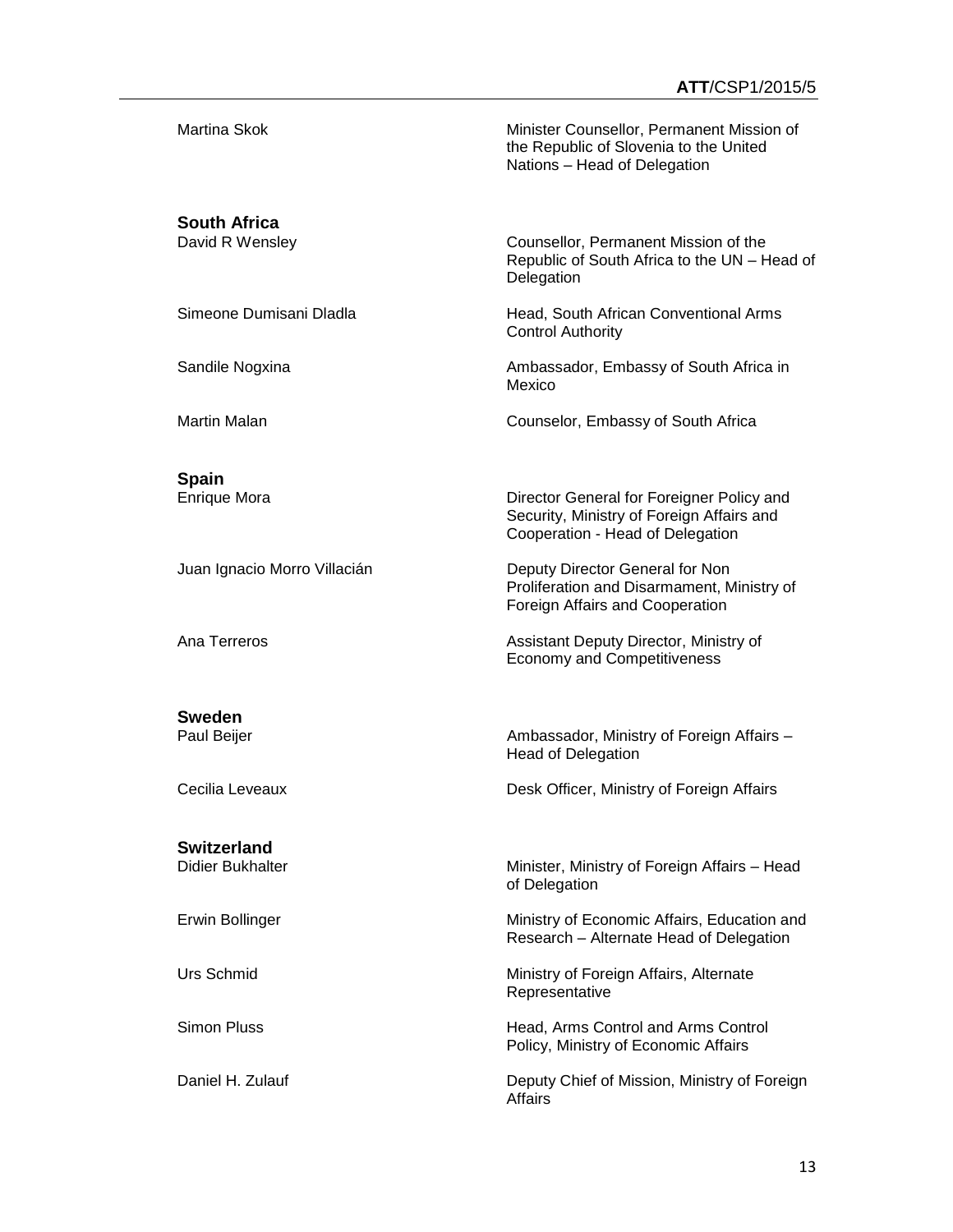| Jon Fanzun           | Chief of Staff of the Head of the Federal<br>Department of Foreign Affairs, Ministry of<br>Foreign Affairs |
|----------------------|------------------------------------------------------------------------------------------------------------|
| Jean M Crevoisier    | Head of Information of the Federal<br>Department of Foreign Affairs, Ministry of<br>Foreign Affairs        |
| Alberto Groff        | Head of Section, Ministry of Foreign Affairs                                                               |
| Rita Grunenfelder    | Deputy Head of Section, Ministry of Foreign<br>Affairs                                                     |
| Anina Mathis         | Advisor, Ministry of Foreign Affairs                                                                       |
| <b>Martina Moser</b> | Advisor, Ministry of Foreign Affairs                                                                       |
| Vincent Choffat      | Military Advisor, Ministry of Defence                                                                      |
| Andre Mittman        | Arms Control Policy Advisor, Ministry of<br>Economic Affairs                                               |
| Laurent Masmejean    | Counsellor, Ministry of Foreign Affairs                                                                    |
| Sergio Bonin         | Political Affairs Officer, Ministry of Foreign<br>Affairs                                                  |

#### **The Former Yugoslav Republic of Macedonia**

| Svetlana Geleva                                       | Deputy Director for Multilateral Affairs,<br>Ministry of Foreign Affairs - Head of<br>Delegation                 |
|-------------------------------------------------------|------------------------------------------------------------------------------------------------------------------|
| <b>Trinidad and Tobago</b><br><b>Winston Dookeran</b> | Minister Foreign Affairs - Head of Delegation                                                                    |
| <b>Gerald Thompson</b>                                | Ambassador and Director, Treaties<br>International Agreements and Legal<br>Division, Ministry of Foreign Affairs |
| <b>Eden Charles</b>                                   | Ambassador, Permanent Mission of Trinidad<br>and Tobago to the United Nations                                    |
| Nickesha Smith                                        | International Relations Officer, Ministry of<br>Foreign Affairs                                                  |
| Justin Sobian                                         | First Secretary, Permanent Mission of<br>Trinidad and Tobago to the United Nations                               |
| <b>Charlene Roopnarine</b>                            | Second Secretary, Permanent Mission of<br>Trinidad and Tobago to the United Nations                              |
| Folade Mutota                                         | Director, Women's Institute for Alternative<br>Development                                                       |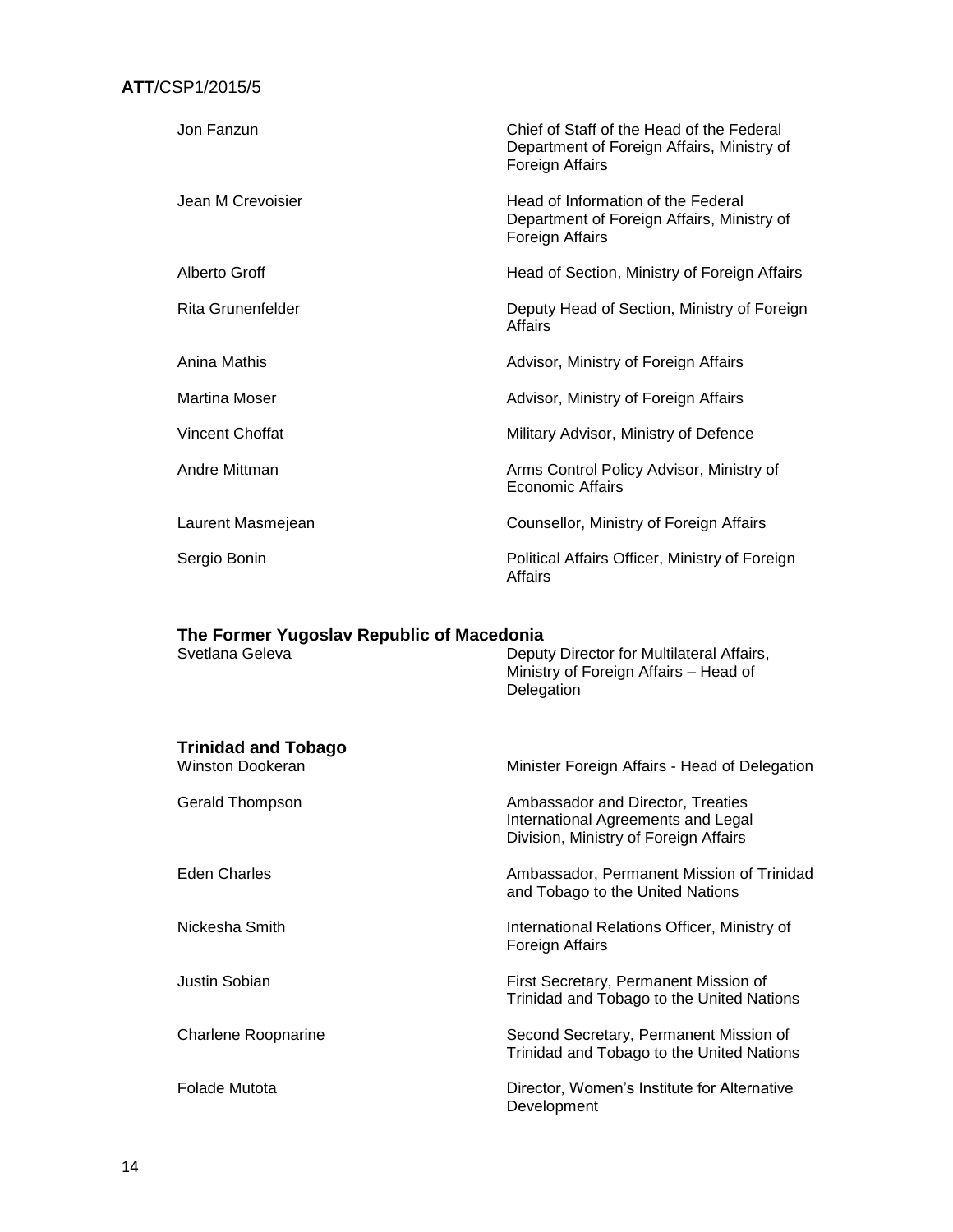## **United Kingdom of Great Britain and Northern Ireland**

| Jessica Hand       | Head of Department, Foreign and<br>Commonwealth Office                      |
|--------------------|-----------------------------------------------------------------------------|
| <b>Guy Pollard</b> | Deputy Permanent Representative to the<br>Conference on Disarmament, Geneva |
| Eleonara Saggese   | Disarmament Attaché UK Mission to the<br>United Nations in Geneva           |
| Riona Nicholls     | Team Leader, Foreign and Commonwealth<br>Office                             |
| Sarabjit Singh     | Policy Officer, Foreign and Commonwealth<br>Office                          |
|                    |                                                                             |

**Uruguay**

Manuel Etchevarren Conseiller, Ministry of Foreign Affairs – Head of Delegation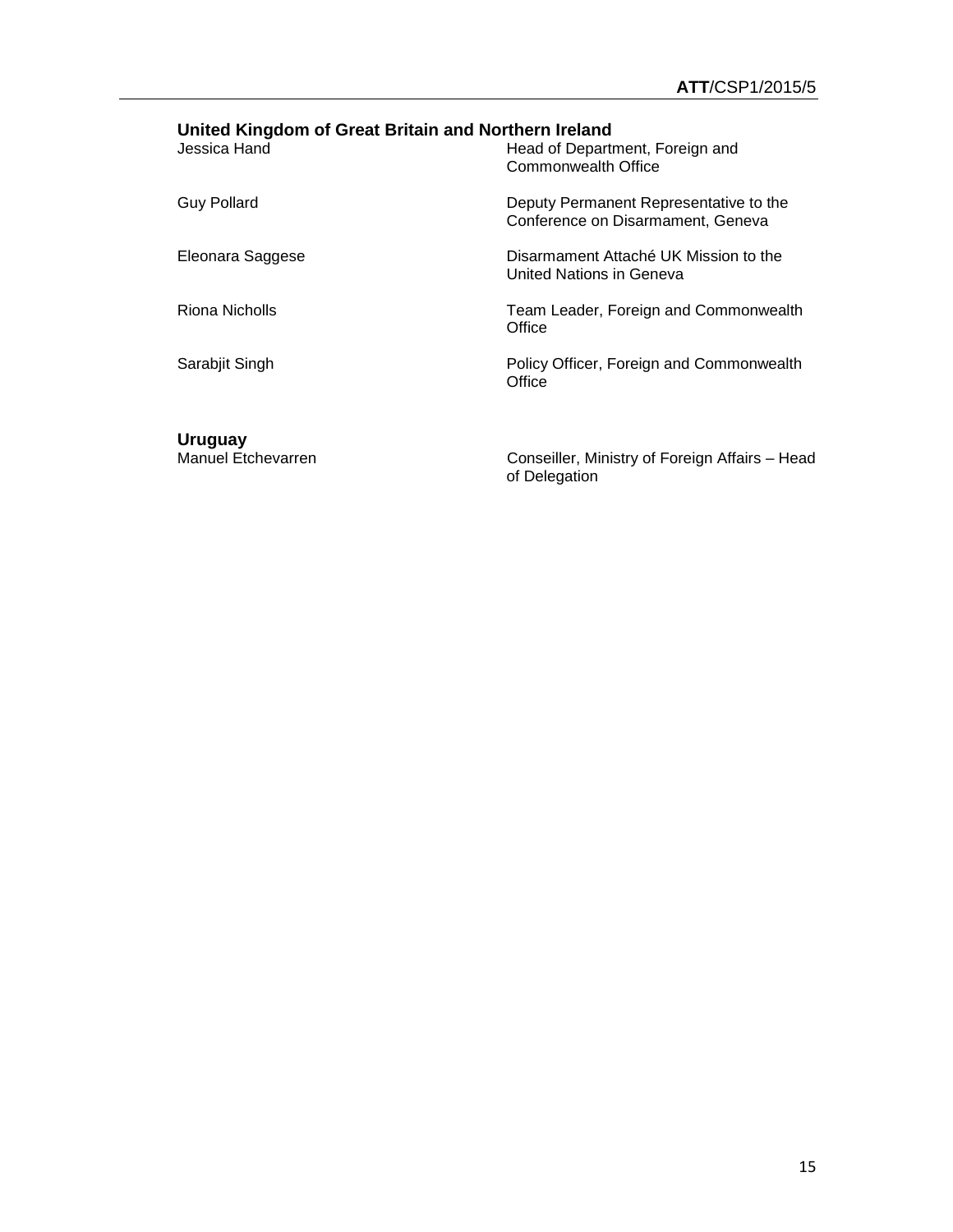## **B. States which have ratified or acceded to the Treaty, but for which it is not yet in force**

**Niger**<br>Seyni Ibrahim

First Secretary, Permanent Mission of Niger to the United Nations – Head of Delegation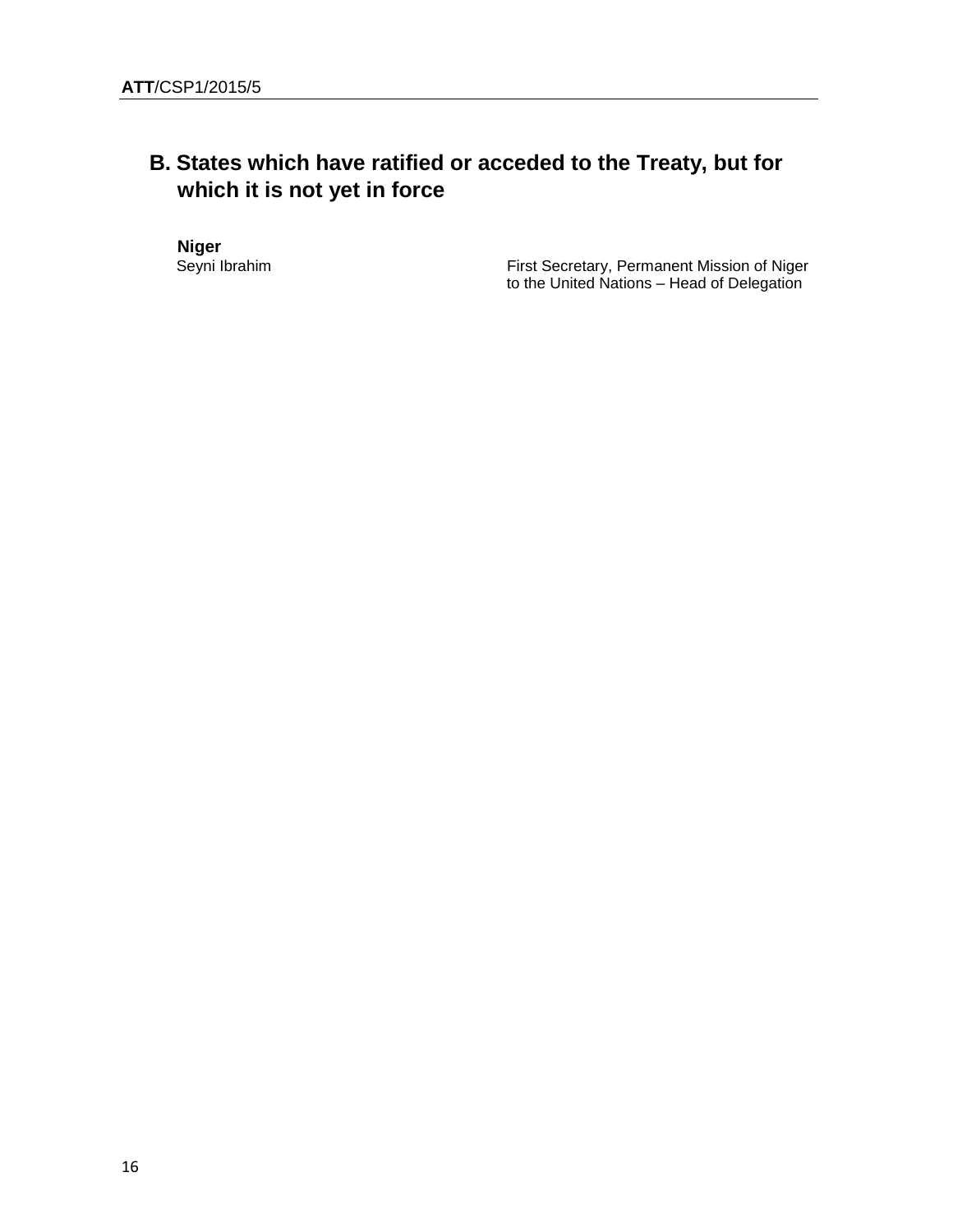# **C. Signatory States**

| Angola<br>Mateus Gaspar                    | Director of Armament                                                                                                                                  |
|--------------------------------------------|-------------------------------------------------------------------------------------------------------------------------------------------------------|
| João Cristovão                             | Chief of the Legal Office                                                                                                                             |
| Maria Mateus                               | Ministry of External Relations                                                                                                                        |
| Abilio Cinco Caialo                        |                                                                                                                                                       |
| Tomas Ferreria Marcos                      |                                                                                                                                                       |
| <b>Bangladesh</b><br>Rokebul Haque         | Counsellor, Permanent Mission of<br>Bangladesh to the United Nations in New<br>York - Head of Delegation                                              |
| Brazil<br>Paulo R. C. Tannisse de Fontoura | Ambassador, Director of the Department of<br>International Organisations, Ministry of<br>External Relations of Brazil - Head of<br>Delegation         |
| Diogo Ramos Coelho                         | Third Secretary, Division of Disarmament<br>and International Security, Ministry of<br>External Relations of Brazil - Alternate Head<br>of Delegation |
| Leonardo Gusmao                            | Captain Brazilian Navy MOD Manager,<br>Ministry of Defense                                                                                            |
| Mauro Rodrigues                            | <b>Exportation Manager, Ministry of Defense</b>                                                                                                       |
| Alexandre de Souza Leite                   | Advisor, Army                                                                                                                                         |
| Achiles Santos Jacinto Filho               | Adviser, Army                                                                                                                                         |
| <b>Burundi</b><br>Desire Nshimirimana      | Deputy President CNAP, Ministry of Public<br>Security                                                                                                 |
| Cameroon<br>Martin Mbeng                   | Ambassador - Head of Delegation                                                                                                                       |
| Lea Leon Ekame Honore                      | Advisor to the Prime Minister                                                                                                                         |
| Juteau Deadjufo Tousse                     | Diplomat, Ministry of Foreign Affairs                                                                                                                 |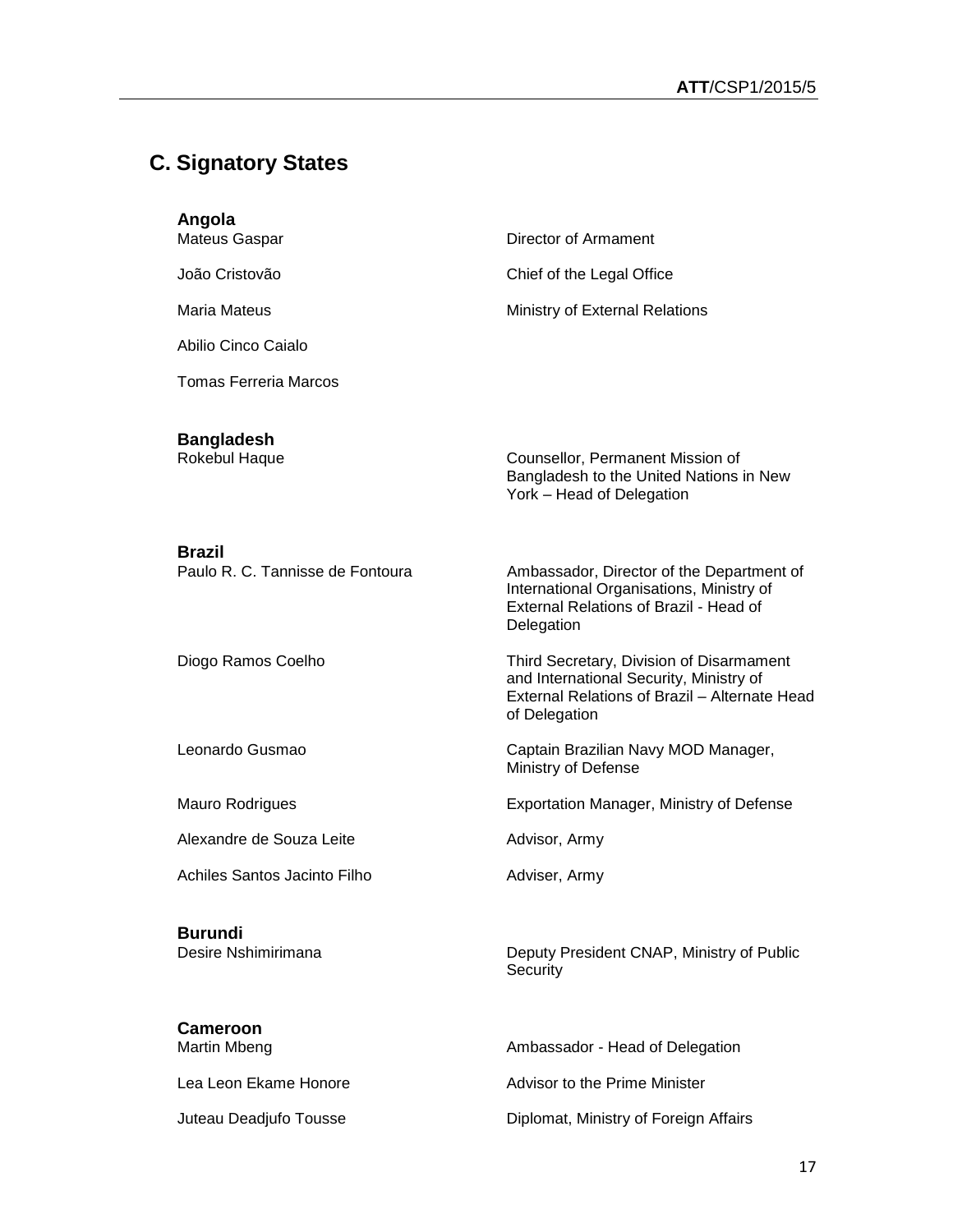Stephane Noah **Head of Service, Ministry of Foreign Affairs** 

**Cape Verde**

**Chile**

Manuel Ney Monteiro Cardoso Deputy Director, Ministry of External Relations – Head of Delegation

Julio Bravo Yubini Director of International, National and Human Security, Ministry of Foreign Affairs - Head of Delegation

**Colombia**<br>Afonso Jose Orduz Trujillo

Counsellor, Embassy of Colombia in Mexico - Head of Delegation

Juan Carlos Peñaloza Solano Colonel, Department of Arms Control and **Commerce** 

**Comoros**

Kadim Oussein **First Secretary, Permanent Mission in New** First Secretary, Permanent Mission in New York

**Cyprus**

Evagoras Vryonides Ambassador, Ministry of Foreign Affairs – Head of Delegation

**Georgia**

Nikoloz Sakhvadze Counselor of the Embassy, Ministry of Foreign Affairs – Head of Delegation

**Ghana**

Jones Applerh Executive Secretary, National Commission on Small Arms and Light Weapons – Head of Delegation

Johnson Asante-Twum Summan Senior Programs Officer, Permanent Mission of the Republic of Ghana

Leonard Bortey Tettey **Delegate of Republic of Ghana** 

Moses Gyeke Asante **Board Member, National Commission on** Small Arms and Light Arms

Baffour Dokyi Amoa **Board Member, National Commission on** Small Arms and Light Arms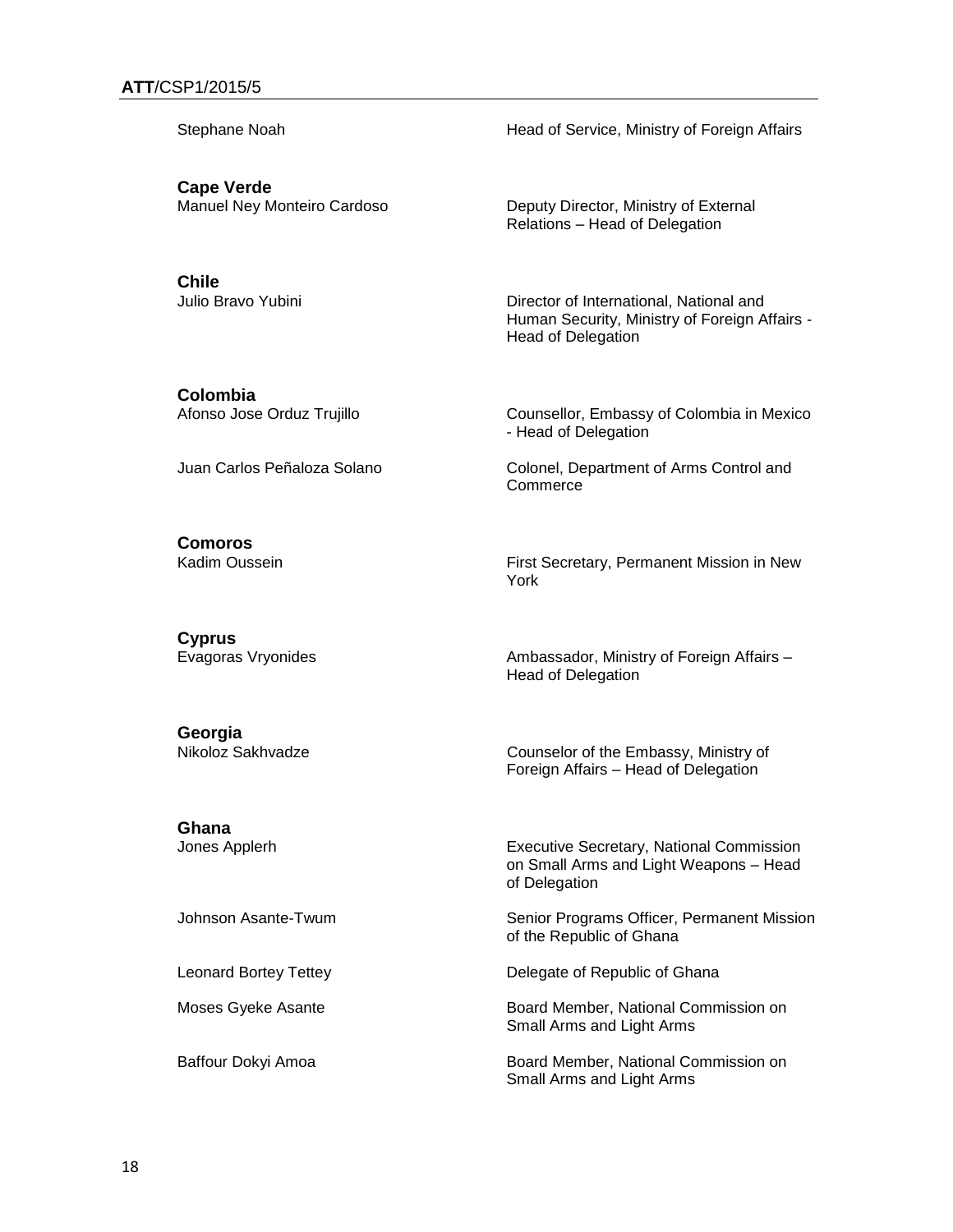| Guatemala<br>Rodrigo Vielmann De León | Vice Minister of Foreign Affairs, Ministry of<br>Foreign Affairs                                 |
|---------------------------------------|--------------------------------------------------------------------------------------------------|
| Maria Soledad Urruela Arenales        | Counsellor, Permanent Mission in New York                                                        |
| Aaron Assaf Kadoch Juárez             | Chief of Legal Department, General<br>Direction for Arms Control, Ministry of<br>Foreign Affairs |
| Guinea-Bissau                         |                                                                                                  |

Ernestino Jorge Mango Second Secretary, Permanent Mission of the Republic of Guinea Bissau – Head of **Delegation** 

**Haiti**

Secretary of State, Ministry of Foreign Affairs

**Honduras**

Ambassador, Ministry of Foreign Affairs -Head of Delegation

Maria Jose Mejía Henrriquez Third Secretary, Ministry of Foreign Affairs

**Israel**

Counsellor at the Permanent Mission of Israel to the UN – Head of Delegation

**Kiribati**

Ambassador and Permanent Representative, Permanent Mission to the United Nations in New York – Head of Delegation

**Lesotho**

Lebona Mokopanela **Director of Defence Policy, Ministry of** Director of Defence Policy, Ministry of Defense and National Security – Head of Delegation

**Madagascar**

Haro Manitra Ambinintsoa Ramandavola Chief of Cabinet – National Defense Ministry – Head of Delegation

**Malaysia**

Mohammad Azhar Mazlan Ambassador of Malaysia in Mexico, Embassy of Malaysia in Mexico – Head of **Delegation**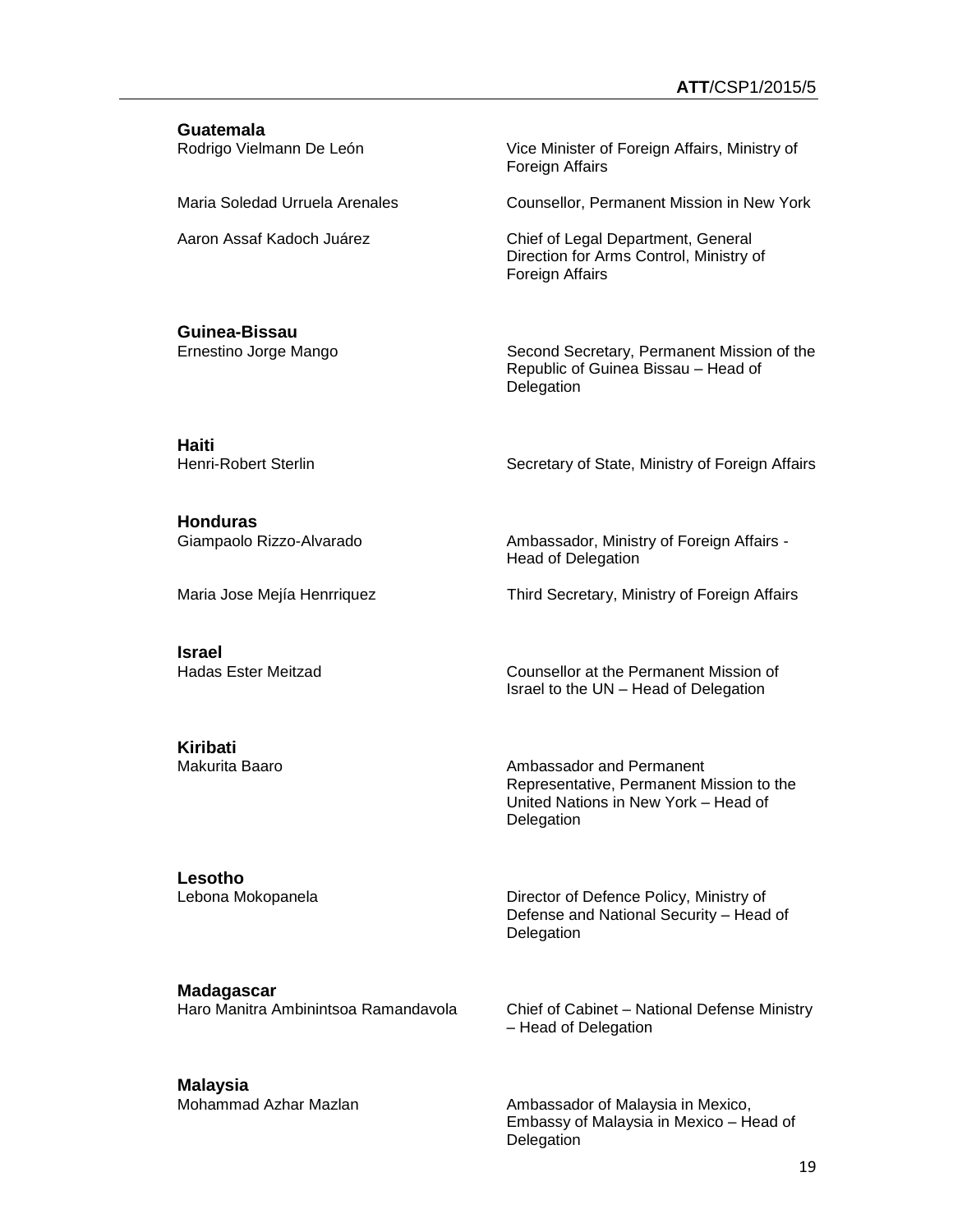**Mauritania**

**Mongolia**

Johan Ikram Ahmad Rusli Assistant Secretary, Ministry of Foreign Affairs

Mohamed Lemine Ebety **Ministry of Foreign Affairs** – Head of Delegaton

> Minister Counsellor, Permanent Mission of Mongolia

**Mozambique**

Jaime Valente Chissano Minister Plenipotentiary, Permanent Mission of Mozambique to the UN – Head of Delegation

**Namibia**

Permanent Mission to the United Nations – Head of Delegation

**Peru**

**Philippines**

Helena Ndilimeke Amutenya Permanent Mission to the United Nations

Piteimo Meduletu Hainyanyula **Permanent Mission to the United Nations** 

Hugo Flores Morales **Director of Security and Defense, Ministry of** Foreign Affairs – Head of Delegation

Victor Manuel Quinteros Marquina Gerente de Políticas de la Superintendencia Nacional de Control de Armas

Catalino R. Dilem Jr. **Ambassador Extraordinary and** Plenipotentiary, Embassy of the Philippines to Mexico – Head of Delegation

Rex Derequito Piad **Special Envoy on Transnational Crime**, Office of the President – Alternate Head of **Delegation** 

Bernadette Therese C. Fernandez **Executive Director, Office of the United** Nations and International Organisations, Department of Foreign Affairs

Shirley L. Flores Second Secretary, Permanent Mission of the Philippines to the United Nations, New York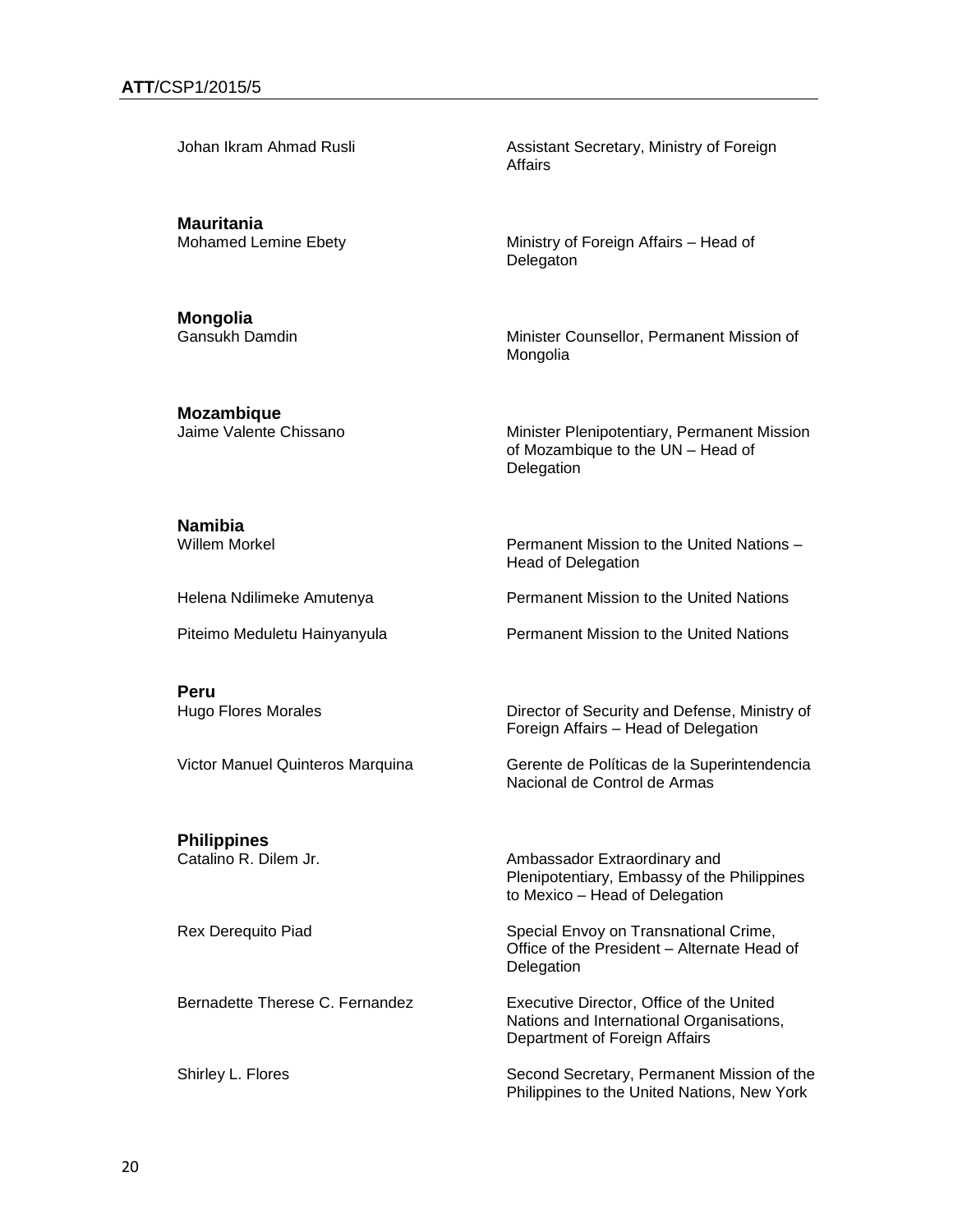| <b>Republic of Korea</b>                   |                                                                                                                                                                                    |
|--------------------------------------------|------------------------------------------------------------------------------------------------------------------------------------------------------------------------------------|
| Sang Wook Ham                              | Deputy Director General, Ministry of Foreign<br>Affairs - Head of Delegation                                                                                                       |
| Ho Su Chung                                | Director of Control Policy Division, Defense<br><b>Acquisition Program Administration</b>                                                                                          |
| Chung Jin Shin                             | International Cooperation, Defense<br><b>Acquisition Program Administration</b>                                                                                                    |
| Chan Sik Song                              | Deputy Director, Ministry of Foreign Affairs                                                                                                                                       |
| <b>Republic of Moldova</b><br>Lilian Darii | Director of General Directorate for<br>Multilateral Relations of the Ministry of<br>Foreign Affairs and European Integration of<br>the Republic of Moldova - Head of<br>Delegation |
| <b>Singapore</b><br>Karen Tan              | Permanent Representative, Permanent<br>Representative - Head of Delegation                                                                                                         |
| Khee Loon Foo                              | Counsellor Military Advisor, Ministry of<br>Foreign Affairs - Alternate Head of<br>Delegation                                                                                      |
| Ravneet Kaur                               | Deputy Senior State Counsel, Attorney-<br>General's Chambers                                                                                                                       |
| Karin Chai                                 | Policy Officer, Ministry of Defence                                                                                                                                                |
| <b>Swaziland</b>                           |                                                                                                                                                                                    |
| Vuyile Dlamini                             | Legal Advisor, Ministry of Foreign Affairs and<br>International Cooperation of the Kingdom of<br>Swaziland - Head of Delegation                                                    |
| <b>Ticheme Dlamini</b>                     | Ministry of Defence and National Security of<br>the Kingdom of Swaziland                                                                                                           |
| <b>Thailand</b>                            |                                                                                                                                                                                    |
| Piyaporn Putanapan                         | First Secretary, Permanent Mission to the<br>United Nations, Geneva                                                                                                                |
| Korakot Parachasit                         | Second Secretary, Ministry of Foreign Affairs                                                                                                                                      |
| <b>Togo</b>                                |                                                                                                                                                                                    |
| Nadjombé Ali                               | Colonel, Commission Nationale de Lutte<br>contre la Prolifération, la Circulation et Trafic                                                                                        |

Illicites des armes Légères et de petit calibre

- Head of Delegation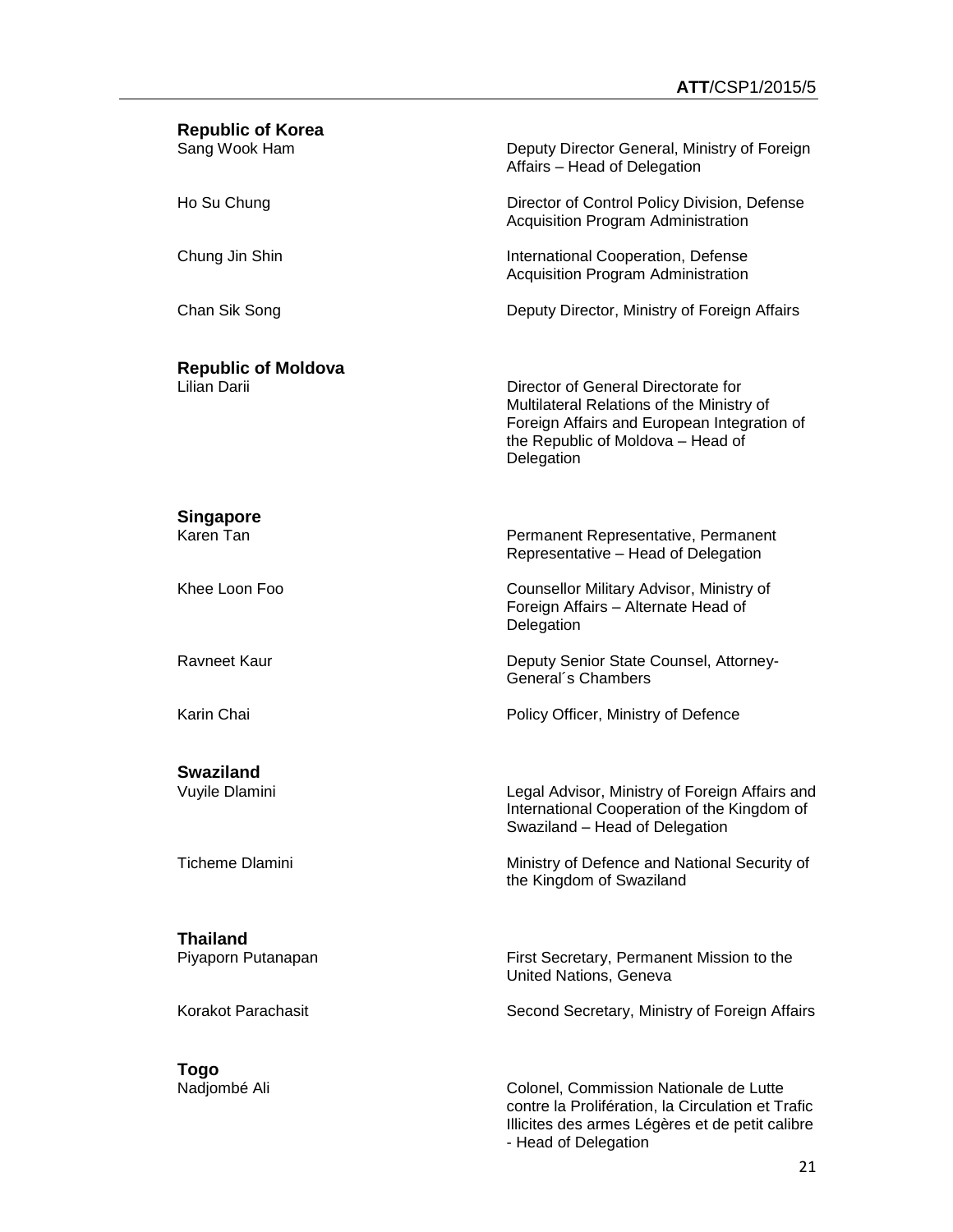| <b>Turkey</b>                                           |                                                                                                     |
|---------------------------------------------------------|-----------------------------------------------------------------------------------------------------|
| <b>Basat Ozturk</b>                                     | Director General for International Security,<br>Ministry of Foreign Affairs - Head of<br>Delegation |
| Gönenç Agacikoglu                                       | Head of Section, Ministry of Foreign Affairs                                                        |
| Kamil Bayten                                            | Participant, Ministry of Interior                                                                   |
| Musa Tiyek                                              | Chief of Department, Ministry of Interior                                                           |
| Atilla Gokdag                                           | Chief of Section, Ministry of Interior                                                              |
| Kenan Celik                                             | Customs and Trade Expert, Ministry of<br>Customs and Trade                                          |
| Tuvalu<br>Savali Fatoga                                 | Foreign Affairs Officer, Foreign Affairs of the<br>Government of Tuvalu - Head of Delegation        |
| <b>Ukraine</b><br><b>Ruslan Spirin</b>                  | Ambassador, Embassy of Ukraine in Mexico<br>- Head of Delegation                                    |
| <b>United Arab Emirates</b><br>Mohammed Al Shamsi       | Deputy Director of International Security,<br>Ministry of Foreign Affairs - Head of<br>Delegation   |
| Hassan Al Dhanhani                                      | UAE Army Officer, Ministry of Defence                                                               |
| Rashed Al Kaabi                                         | Officer, Ministry of Interior                                                                       |
| Sultan Al Hesbi                                         | Officer, Ministry of Interior                                                                       |
| Badria Al Marzouqi                                      | Ministry of Foreign Affairs                                                                         |
| <b>United Republic of Tanzania</b><br>Edward V. Masalla | Director, Ministry of Defence - Head of<br>Delegation                                               |
| Robert Kahendaguza                                      | Deputy Permanent Representative,<br>Tanzania Permanent Mission to the UN in<br>Genève               |
|                                                         |                                                                                                     |

Thomas Countryman Assistant Secretary of State for International Security and Non Proliferation, Department of State – Head of Delegation

**United States of America**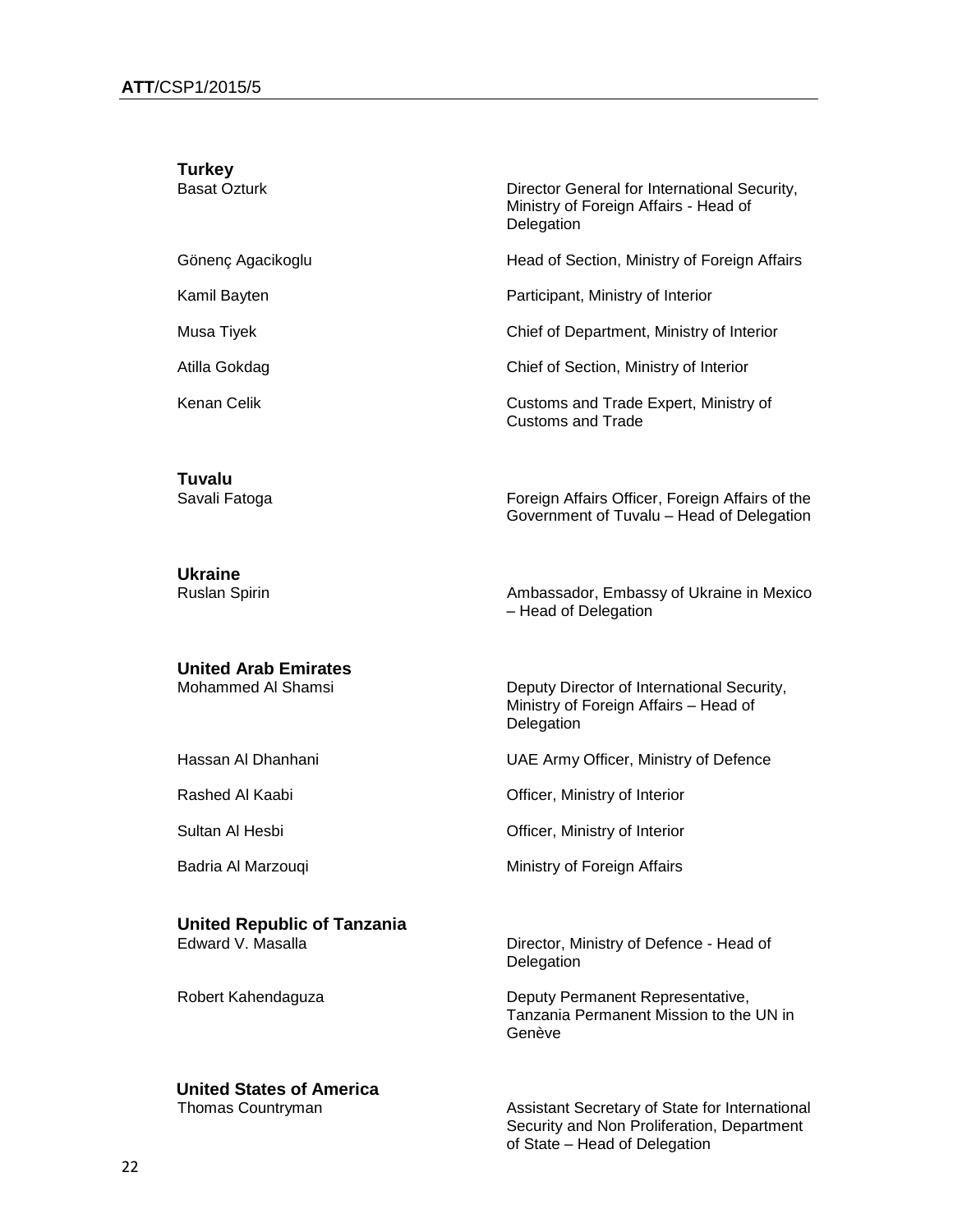| William Malzahn                | Senior Coordinator for the ATT, Department<br>of State - Alternate Head of Delegation   |
|--------------------------------|-----------------------------------------------------------------------------------------|
| Arthur Kron                    | <b>Defense Technology Security</b><br>Administration, Department of Defense             |
| William Kullman                | Bureau of Alcohol, Tobacco, and Firearms,<br>Department of Justice                      |
| <b>Margaret Mitchell</b>       | Department of State                                                                     |
| Bartholomew Stanisuavski       | Department of State                                                                     |
| <b>Zambia</b><br>Rayford Mbulu | Deputy Minister of Foreign Affairs, Ministry<br>of Foreign Affairs - Head of Delegation |
| Erick Mwewa                    | <b>Military Advisor</b>                                                                 |
| Mambo Mukuwerere               | First Secretary, Disarmament, Ministry of<br>Foreign Affairs                            |
| Christopher Mulenga            | Deputy Minister of Defence, Ministry of<br>Defence                                      |
| Moses Phiri                    | Air Secretary, Ministry of Defence                                                      |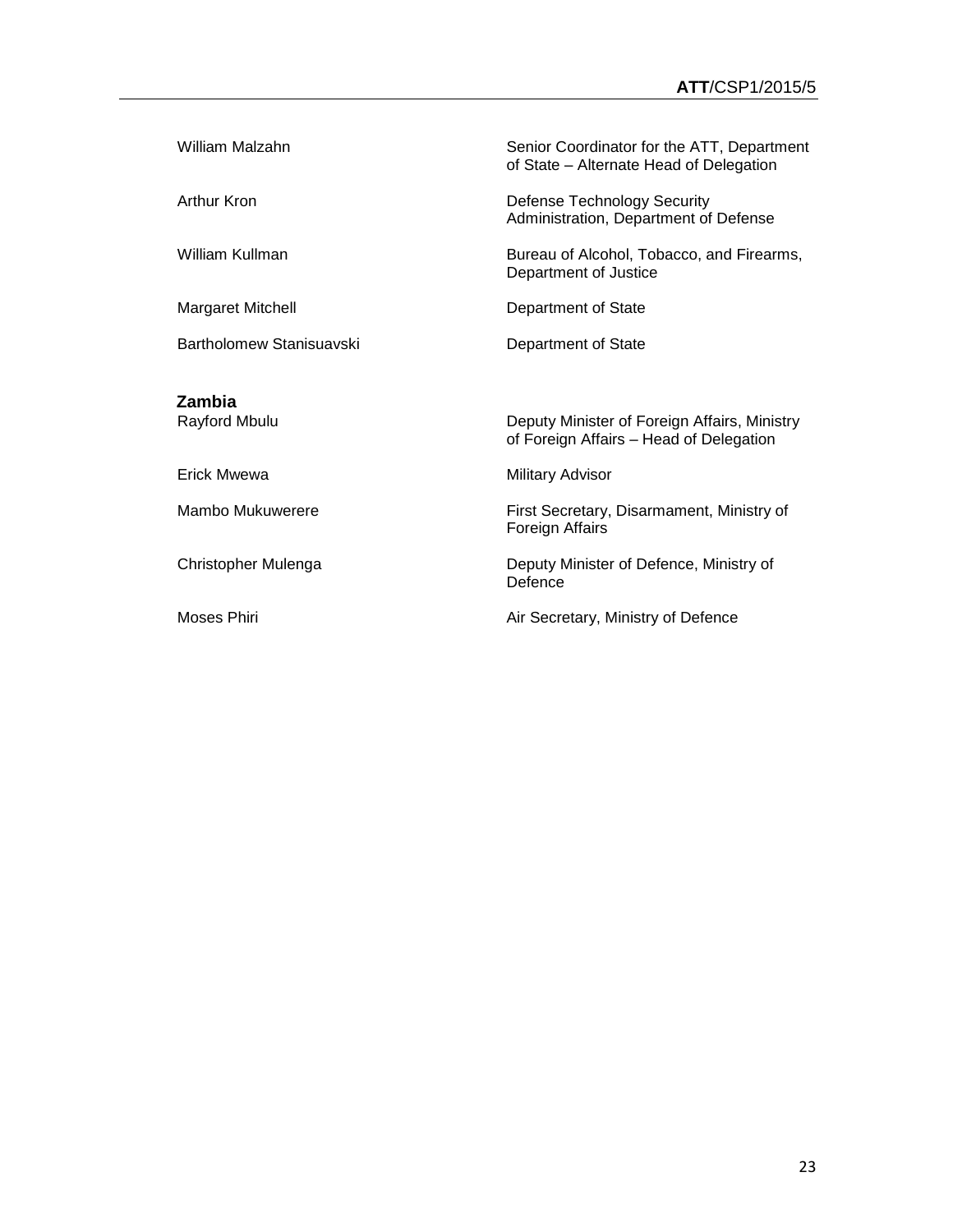## **D. Other observer States**

| <b>Algeria</b><br><b>Youssef Sadou</b>     | Charge d'Affaires, Embassy of Algeria in<br>Mexico - Head of Delegation               |
|--------------------------------------------|---------------------------------------------------------------------------------------|
| <b>Botswana</b><br>Dimpho Mogami           | Ministry of Defense, Justice and Security -<br><b>Head of Delegation</b>              |
| <b>Victor Paledi</b>                       | Deputy Commissioner of Police - Alternate<br><b>Head of Delegation</b>                |
| Grace Radilhalo                            | <b>Small Arms Desk Officer</b>                                                        |
| China<br>Haojun Ji                         | Counsellor, Permanent Mission of China to<br>the UN in Genève - Head of Delegation    |
| Gang Zhao                                  | Official, Ministry of Defense                                                         |
| Mujin Yu                                   | Official, Ministry of Defense                                                         |
| Yu Wang                                    | Official, State Administration of Science and<br><b>Industry for National Defense</b> |
| Zhibin Zhu                                 | Second Secretary, Ministry of Foreign Affairs<br>of the People's Republic of China    |
| Fiji<br>Joji Dumukuro<br>Alipate Vosalcake | Senior Defence Policy Adviser - Head of<br>Delegation<br><b>Colonel Military</b>      |
| The Holy See<br>Ramón Macías Alatorre      | Monseñor - Head of Delegation                                                         |
| Jordan<br>Kaled Ali Farhan Banisalman      | Second Secretary, Embassy of Jordania in<br>Mexico - Head of Delegation               |
| Kenya<br>Kenneth O. Dindi                  | Head of Delegation, Ministry of Defense                                               |
| James W. Kariuki                           | Ministry of Defense                                                                   |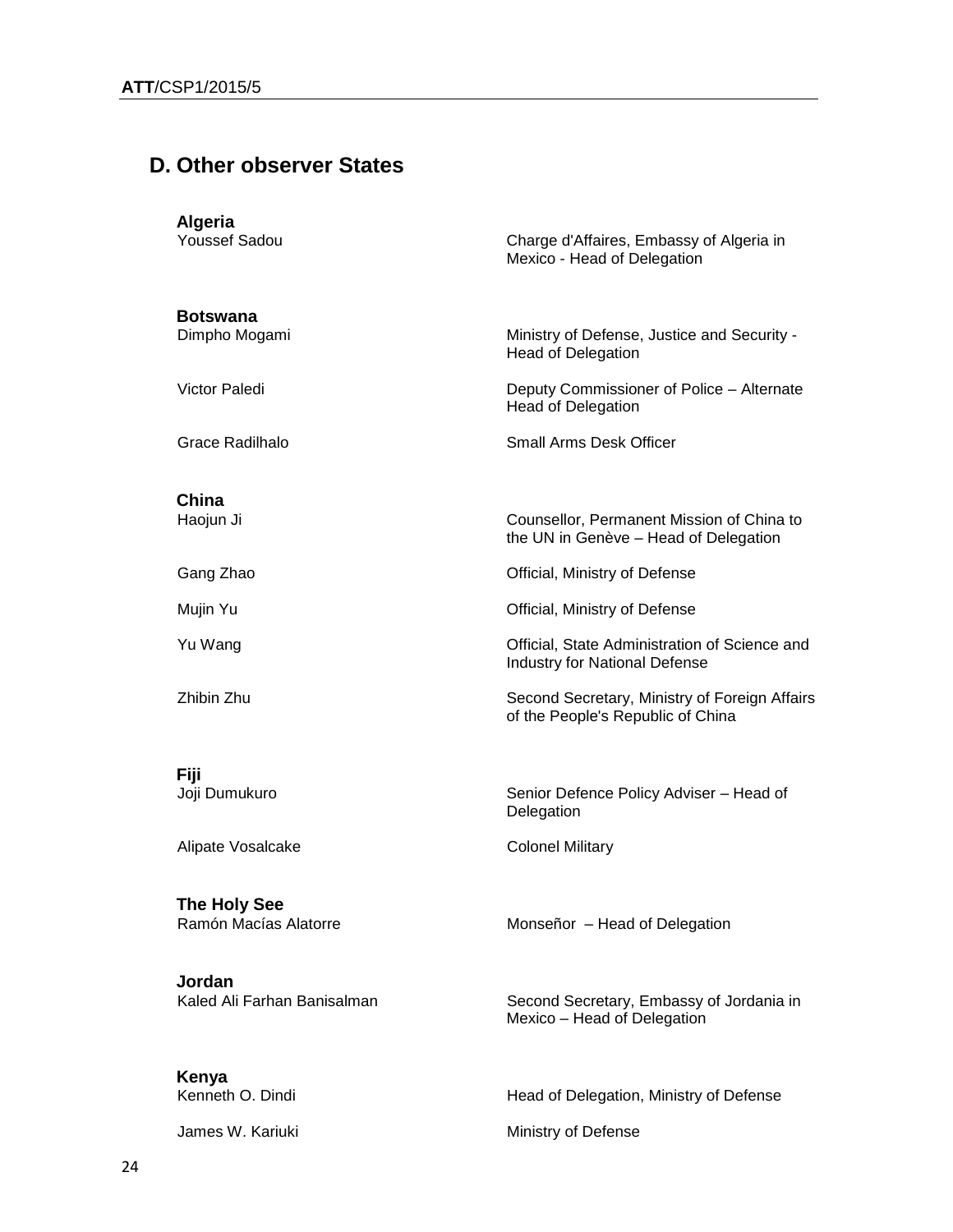**Qatar**<br>Hassan Saleh Al Nesf Deputy Chairman of National Committee for Prohibition of Weapons Hassan A. AL Obaidly **Member of National Committee for the** Prohibition of weapons, Mahmoud A. Al Ghazal Ministry of Defense **Saudi Arabia** Deputy Director for Disarmament, Ministry of Foreign Affairs of the Kingdom of Saudi Arabia

**Viet Nam**

Senior Colonel, Military Advisor, Permanent Mission to the United Nations – Head of Delegation

Phan Ho The Nam Second Secretary, Permanent Mission to the United Nations

Riad Yasin **Minister, Minister, Ministry of Foreign Affairs** – Head of Delegation

**Yemen**

25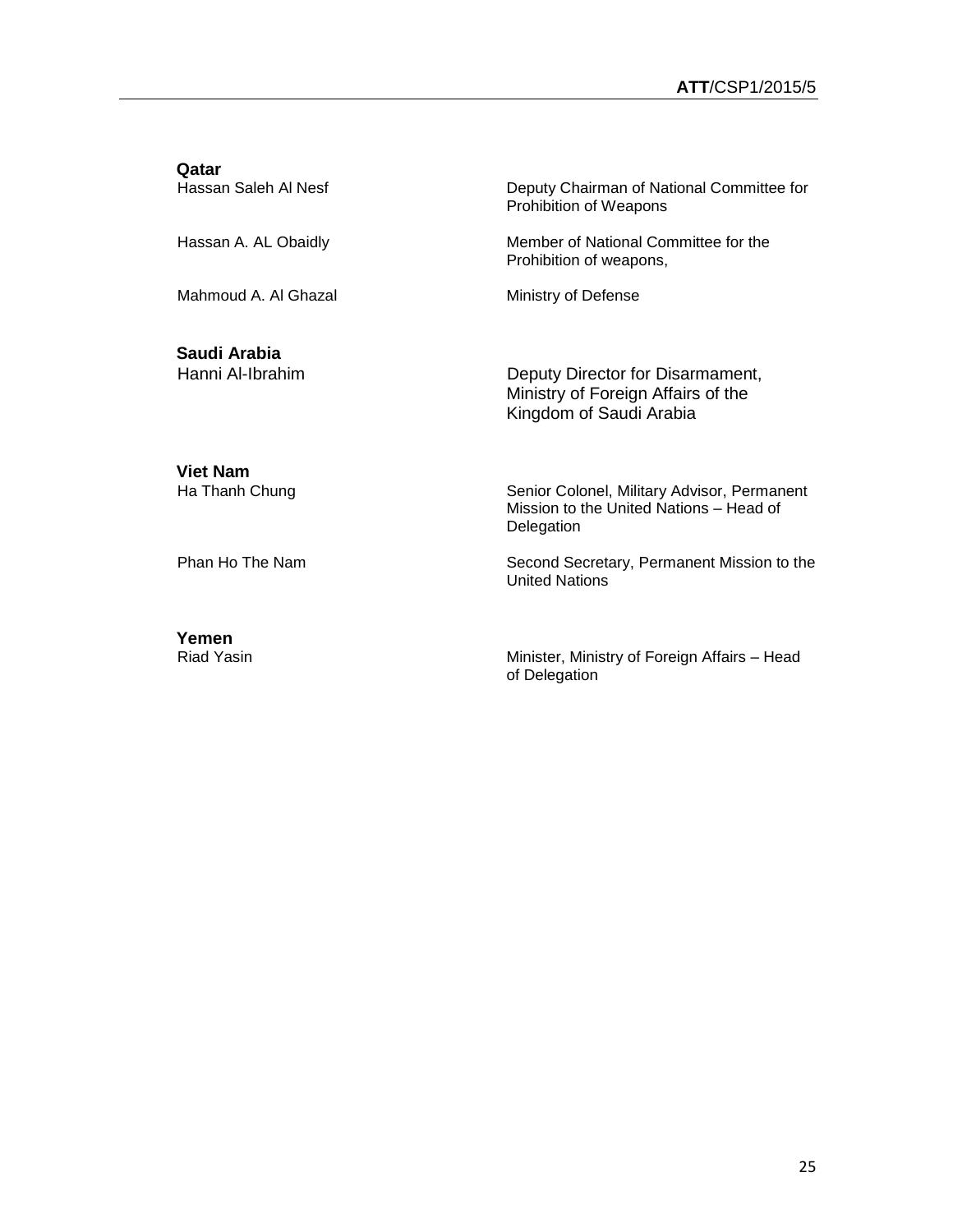## **E. International and regional organizations**

#### **United Nations Development Programme**

| Marcia de Castro | <b>Resident Coordinator and Resident</b><br>Representative, UNDP Mexico - Head of<br>delegation                                                                     |
|------------------|---------------------------------------------------------------------------------------------------------------------------------------------------------------------|
| Sara Sekkenes    | Adviser, Bureau for Policy and Programme<br>Support, Governance and Peace building<br>Cluster, Conflict Prevention - Partnerships<br>- Alternate Head of Delegation |
| Corinna Nater    | Programme Associate, Bureau for Policy<br>and Programme Support, Governance and<br>Peace building Cluster, Conflict Prevention<br>- Partnerships                    |
| Simona Chladkova | Programme Associate, Bureau for Policy<br>and Programme Support, Governance and<br>Peace building Cluster, Conflict Prevention<br>- Partnerships                    |

#### **United Nations Institute for Disarmament Research**

| Himayu Shiotani | Project Research Manager |
|-----------------|--------------------------|
|-----------------|--------------------------|

# **United Nations Office for Disarmament Affairs**

Undersecretary General and Acting High Representative for Disarmament Affairs

António Évora **Senior Political Affair Officer, Conventional** Arms Branch

# **United Nations Office on Drugs and Crime**<br>
F

Head of the Global Firearms Programme

# **African Union**<br>Tarek A. Sharif

Head of the Defense and Security Division – Head of Delegation

Einas O.A. Mohammed Senior Policy Officer

**East African Community**

Senior Technical Specialist

### **European Union**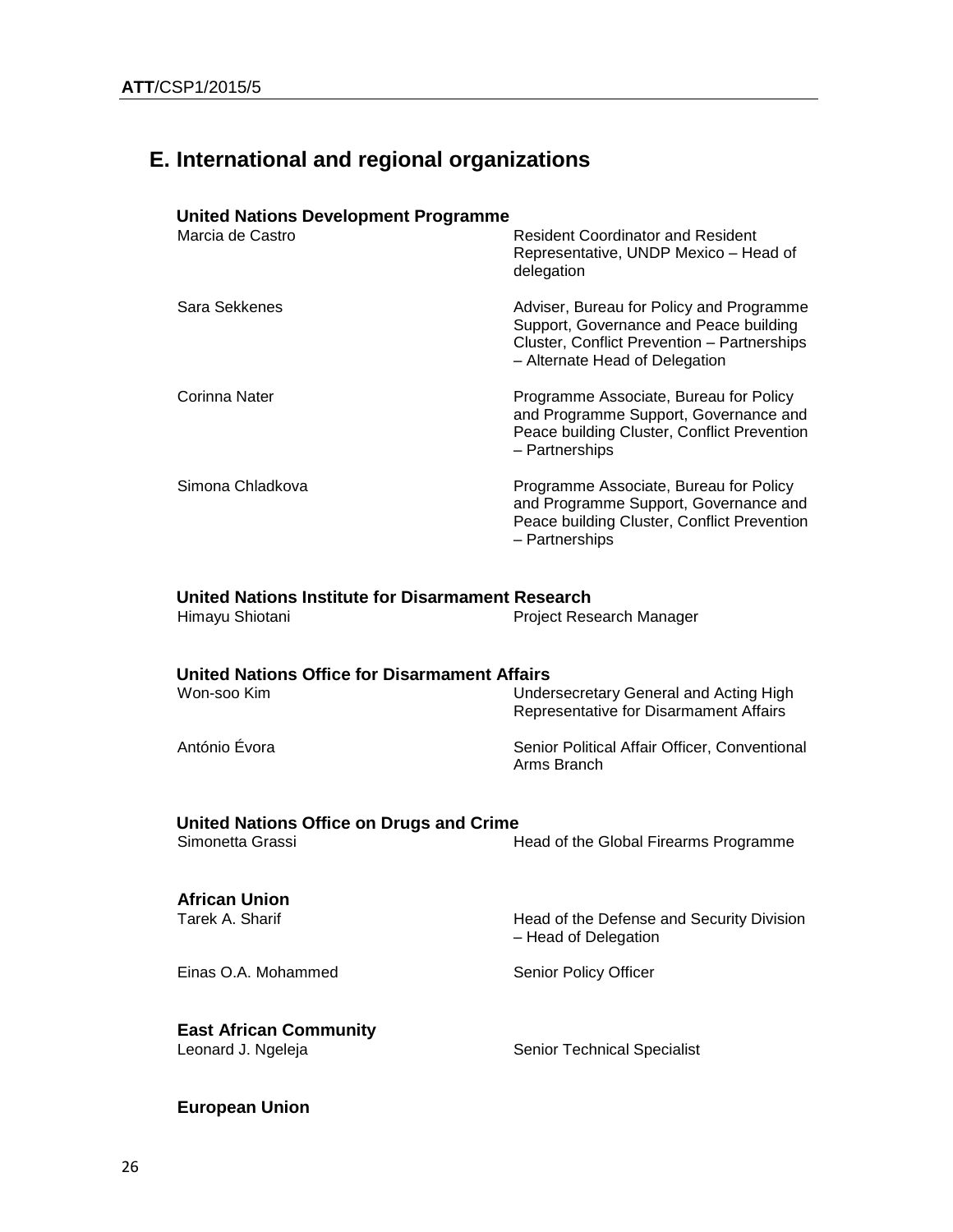| Jacek Bylika                                    | Principal Adviser and Special Envoy for<br>Non Proliferation and Disarmament,<br>European External Action Service (EEAS)    |  |
|-------------------------------------------------|-----------------------------------------------------------------------------------------------------------------------------|--|
| Pierre-Arnaud Lotton                            | European External Action Service and<br>Chair of the Council Working Group on<br><b>Conventional Arms Exports, Brussels</b> |  |
| Floris De Roland                                | Policy Advisor, Delegation of the EU to<br>Mexico                                                                           |  |
| Sylvia Kainz Huber                              | <b>General Deputy Director for Defense</b><br><b>Industry Unit</b>                                                          |  |
| <b>Organization of American States</b>          |                                                                                                                             |  |
| Alfredo Forti                                   | Defense Advisor                                                                                                             |  |
| <b>International Committee of the Red Cross</b> |                                                                                                                             |  |
| Kathleen Lawand                                 | Head of Unit, Arms Unit, Legal Division,<br>ICRC, Geneva                                                                    |  |
| Gilles Giacca                                   | Legal Adviser, Arms Unit, Legal Division,<br>ICRC, Geneva                                                                   |  |
| Anton Camen                                     | Regional Legal Advisor, Mexico Regional<br>Delegation                                                                       |  |
| <b>Wassenaar Arrangement</b>                    |                                                                                                                             |  |

Philip Griffiths **CONTER Ambassador**, Head of Secretariat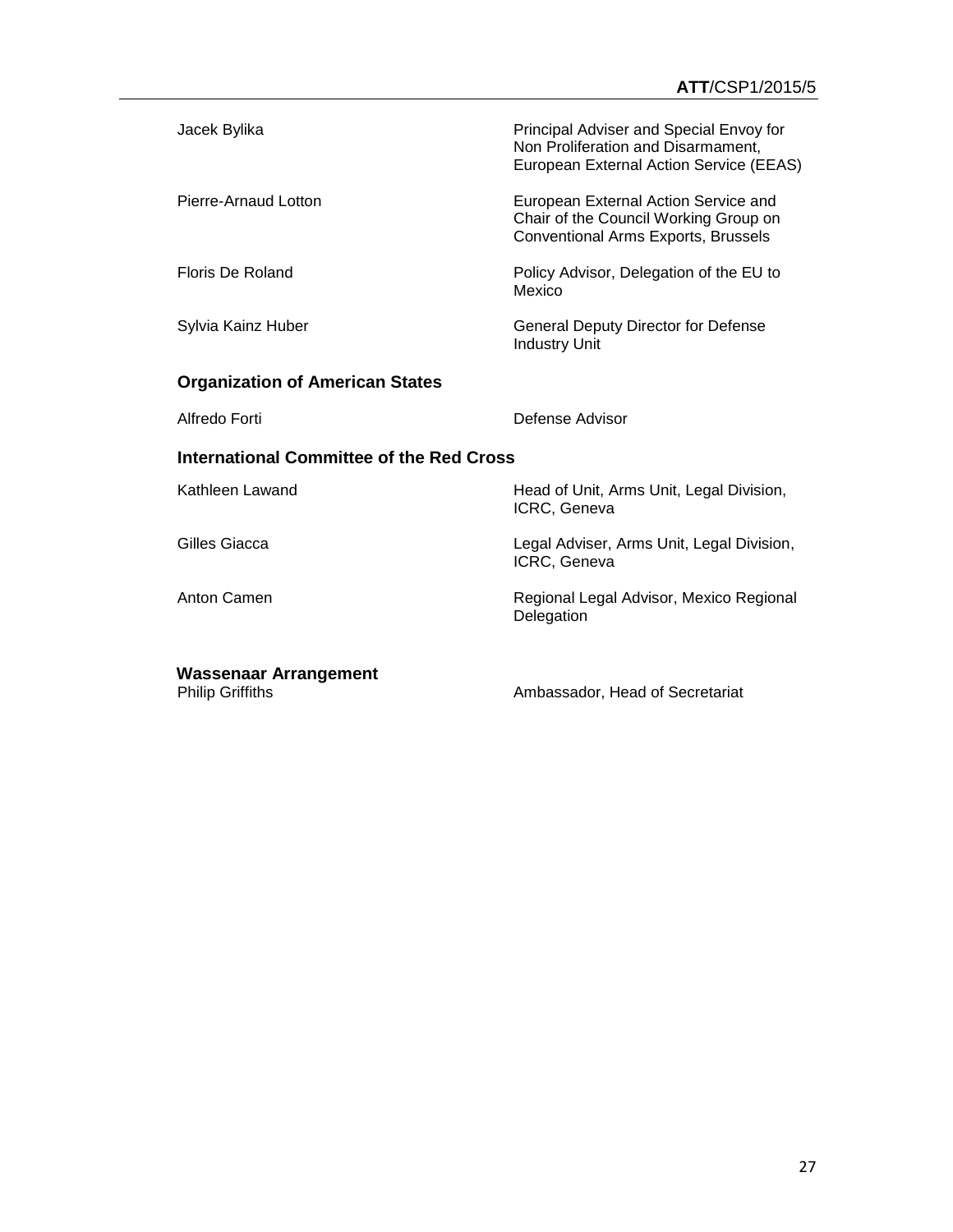# **F. Civil society, including NGOs, and industry**

## **Control Arms**

| <b>Natalie Goldring</b>   | Acronym Institute for Disarmament<br>Diplomacy<br>Senior Fellow and Adjunct Full Professor,<br>UN Consultant, Security Studies Program,<br>Georgetown University |
|---------------------------|------------------------------------------------------------------------------------------------------------------------------------------------------------------|
| <b>Benoît Muracciole</b>  | Action Sécurité Éthique Républicaines<br>President                                                                                                               |
| Ochieng Adala             | Africa Peace Forum<br><b>Acting Executive Director</b>                                                                                                           |
| Mauricio Alvarez Alvarado | Alianza Cívica- Monterrey<br><b>NGO Media Coordinator</b>                                                                                                        |
| Marek Marczynski          | Amnesty International<br>Head of Military, Security and Police Team,<br><b>International Secretariat</b>                                                         |
| Rasha Abdul Rahim         | Amnesty International<br>Advocate/Advisor, Military, Security and<br>Police Team, International Secretariat                                                      |
| <b>Oliver Sprague</b>     | Amnesty International<br>Programme Director, Military, Security and<br>Police, Amnesty International UK                                                          |
| Seydi Gassama             | Amnesty International<br>Director of Amnesty International Senegal                                                                                               |
| Irma Perez-Gil            | Amnesty International<br>Coordinator of Military, Security and Police<br>issues, Amnesty International Mexico                                                    |
| Cesar Marín               | Amnesty International<br>Senior Campaigner, Mexico Regional<br>Office                                                                                            |
| Arturo Carrasco Gómez     | Anglican Church<br>National Director of Communication                                                                                                            |
| María Pia Devoto          | Asociación para Políticas Públicas /<br>Seguridad Humana en Latinoamérica y el<br>Caribe<br><b>Director</b>                                                      |
| Alex Galvez               | Asociación Transiciones<br>Director Ejecutivo                                                                                                                    |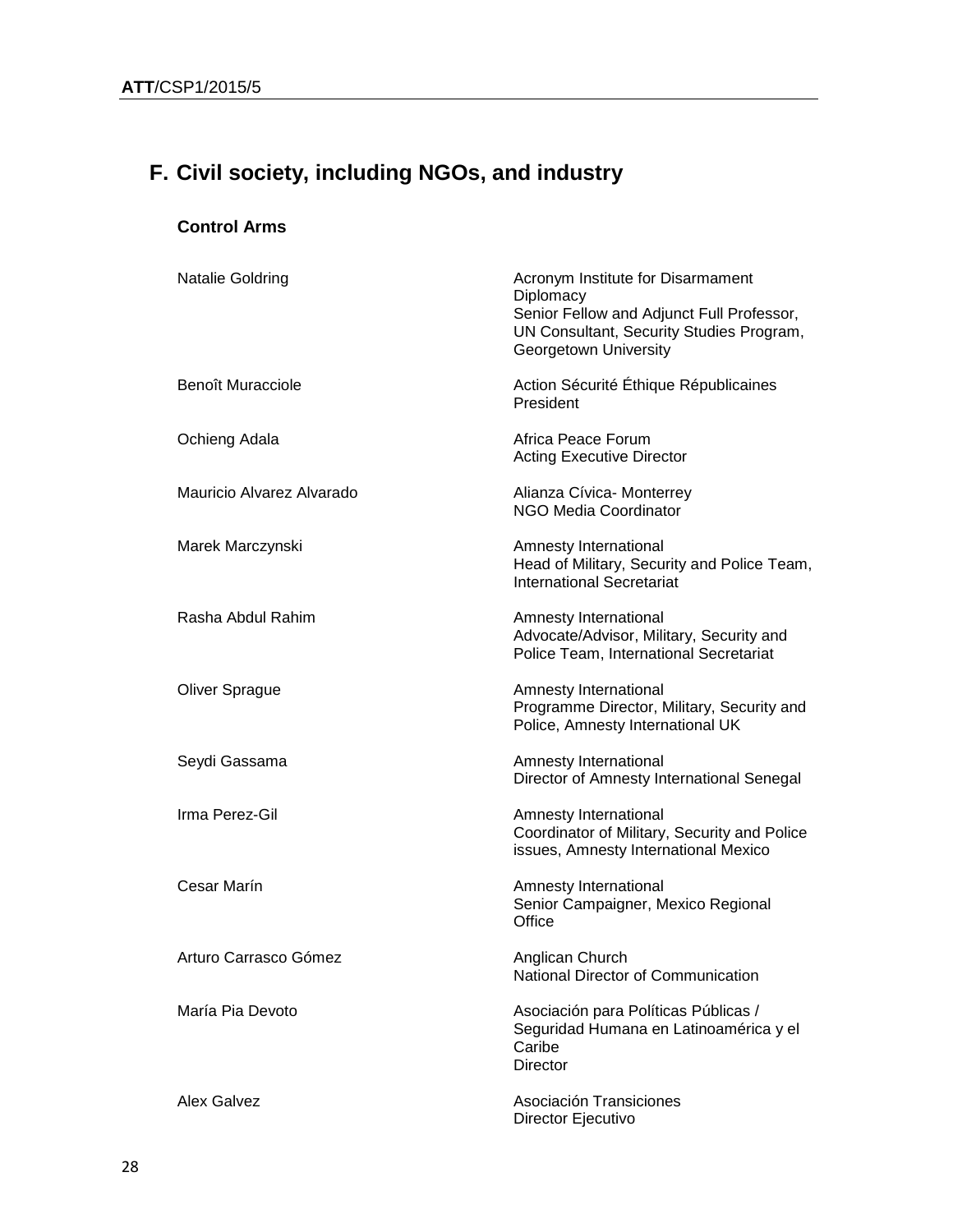| Joyce Hewett                      | Association of Women's Organizations of<br>Jamaica<br>Project Manager / Gender Specialist,<br>CDRAV, Woman Inc.                                                                          |
|-----------------------------------|------------------------------------------------------------------------------------------------------------------------------------------------------------------------------------------|
| Eugine Nyuydine Ngalim            | Cameroon Youths and Students Forum for<br>Peace                                                                                                                                          |
| Angélica del Pilar Suárez Mendoza | Campaña Colombiana Contra Minas<br>Lawyer                                                                                                                                                |
| David Anyanwu                     | Caribbean Coalition for Development and<br><b>Reduction of Armed Violence</b>                                                                                                            |
| Karamoko Diakite                  | Centre de Recherches sur la Sécurité et le<br>Développement Cote D'Ivoire / West<br>African Action Network on Small Arms<br>section Cote D'Ivoire<br><b>Office Chief /Past-President</b> |
| Nounou Booto Meeti                | Centre for Peace, Security and Armed<br><b>Violence Prevention</b><br>Programme Director                                                                                                 |
| Paul Holtom                       | Centre for Trust, Peace and Social<br>Relations, Coventry University, UK<br><b>Senior Research Fellow</b>                                                                                |
| Sara San Martín Romero            | Centro de Estudios Ecuménicos, A.C.<br><b>Director</b>                                                                                                                                   |
| Francisco Noé Amezcua Domínguez   | Centro de Estudios Ecuménicos, A.C.<br>Coordinator                                                                                                                                       |
| Mikael Lindgren                   | Church of Sweden                                                                                                                                                                         |
| Camila Asano                      | <b>Conectas Direitos Humanos</b><br><b>Foreign Policy Coordinator</b>                                                                                                                    |
| Jefferson Nascimento              | <b>Conectas Direitos Humanos</b><br>Program Officer                                                                                                                                      |
| Anna Macdonald                    | <b>Control Arms</b><br>Director                                                                                                                                                          |
| Samah Hadid                       | <b>Control Arms</b><br>Digital Media Manager                                                                                                                                             |
| <b>Allison Pytlak</b>             | <b>Control Arms</b><br><b>Advocacy and Policy Specialist</b>                                                                                                                             |
| James Upcher                      | <b>Control Arms</b><br>Lecturer of Law/ ATT Legal                                                                                                                                        |
| Zoya Craig                        | <b>Control Arms</b><br>Logistics and Finance Manager                                                                                                                                     |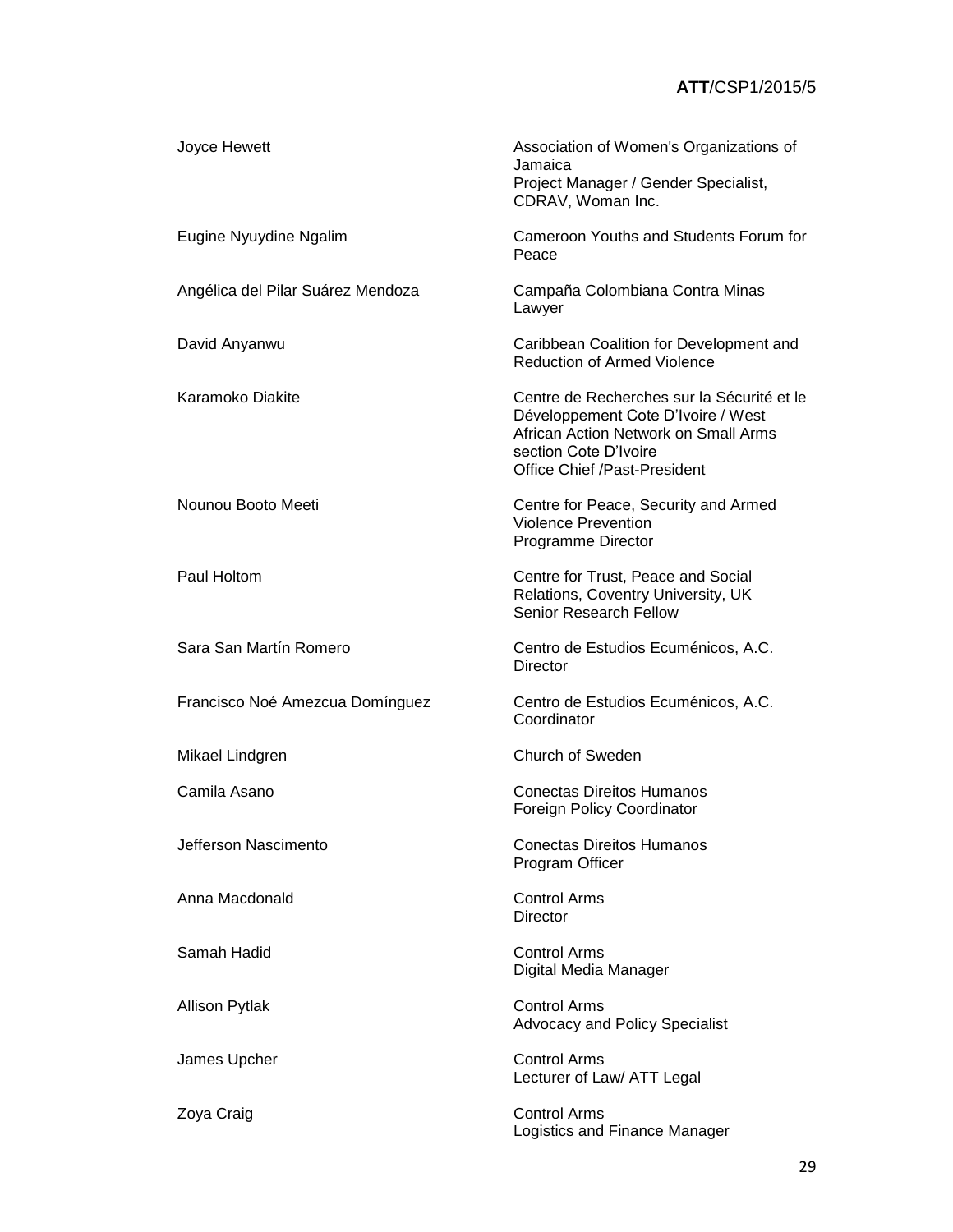| <b>Shant William Alexander</b> | <b>Control Arms</b><br>Communications                                                                                         |
|--------------------------------|-------------------------------------------------------------------------------------------------------------------------------|
| Deepayan Basuray               | <b>Control Arms</b><br>Coordinator, ATT Monitor                                                                               |
| Paulina Arriaga Carrasco       | Desarma México A.C.<br><b>Executive Director</b>                                                                              |
| María Eugenia Villareal        | End Child Prostitution, Child Pornography<br>and Trafficking of Children for Sexual<br>Purposes, Guatemala<br><b>Director</b> |
| Ana-Yancy Espinoza             | Fundación Arias para la Paz y el Progreso<br>Humano<br>Directora Académica                                                    |
| <b>Kendal Burns</b>            | Fundación Arias para la Paz y el Progreso<br>Humano                                                                           |
| Cédric Poitevin                | Groupe de Recherche et d'Information sur<br>la Paix et la Sécurité<br><b>Deputy Director</b>                                  |
| An Vranckx                     | Groupe de Recherche et d'Information sur<br>la Paix et la Sécurité<br><b>Research Fellow</b>                                  |
| Mayda de León Wantland         | Instituto de Enseñanza para el Desarrollo<br>Sostenible<br>Coordinator, Small Arms Programme                                  |
| Robert Mtonga                  | International Physicians for the Prevention<br>of Nuclear War - Zambia<br>Campaigner                                          |
| Teresa Carmona                 | Movimiento por la Paz con Justicia y<br>Dignidad                                                                              |
| Araceli Magdalena Rodríguez    | Movimiento por la Paz con Justicia y<br>Dignidad                                                                              |
| Albino Forquilha               | Mozambican Force for Crime Investigation<br>and Social Reintegration<br><b>Executive Director</b>                             |
| Alfredo Lubang                 | Nonviolence International Southeast Asia<br>Regional Representative                                                           |
| Mitzi Austero                  | Nonviolence International Southeast Asia                                                                                      |
| <b>Tor Kristian Birkeland</b>  | Norwegian Ecumenical Peace Platform<br><b>Network Coordinator</b>                                                             |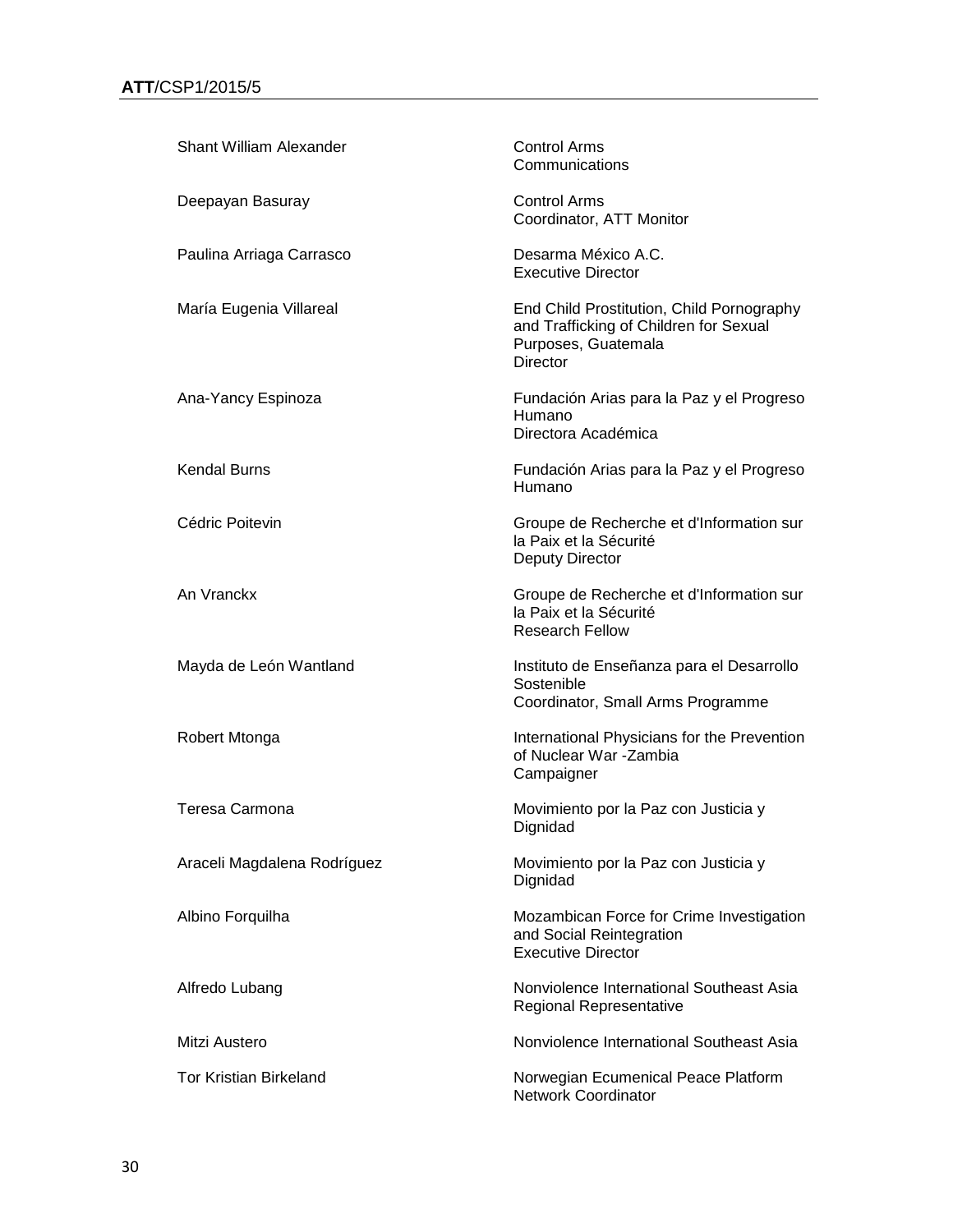| Borghild Tønnessen-Krokan      | Norwegian Forum for Environment and<br>Development<br>Senior Adviser                                |
|--------------------------------|-----------------------------------------------------------------------------------------------------|
| <b>Martin Butcher</b>          | Oxfam International<br>Policy Advisor for Arms and Conflict                                         |
| Omayma Gutabi                  | Oxfam International<br>Campaign Manager                                                             |
| Kimberly Manning-Cooper        | Oxfam International<br>Humanitarian Public Campaign Manager                                         |
| Tamara Fukuda                  | Oxfam Japan<br>Policy Officer                                                                       |
| Karina Grajeda Cuevas          | <b>Oxfam Mexico</b><br>Media Officer                                                                |
| Laura Spano                    | Pacific Small Arms Action Group<br>Arms Control Manager                                             |
| Fausto Octavio Brindis Abraham | Parliamentary Forum on Small Arms and<br>Light Weapons<br>Programme Officer                         |
| Roxanne Myers                  | Partners for Peace and Development<br>Co-chairperson                                                |
| Cesar Villanueva               | Pax Christi Institute / Transcend Pilipinas<br>Director for Popular Peace Education and<br>Convenor |
| <b>Frank Slijper</b>           | Pax for Peace<br>Project Leader                                                                     |
| Nicholas Marsh                 | Peace Research Institute Oslo<br>Research Fellow                                                    |
| Fadi Abi Allam                 | <b>Permanent Peace Movement</b><br>President                                                        |
| Cesar Jaramillo                | <b>Project Ploughshares</b><br><b>Executive Director</b>                                            |
| Roy Isbister                   | Saferworld<br>Arms Unit                                                                             |
| Elizabeth Kirkham              | Saferworld<br>Advisor, Amrs Unit                                                                    |
| Sarah Parker                   | <b>Small Arms Survey</b>                                                                            |

Senior Researcher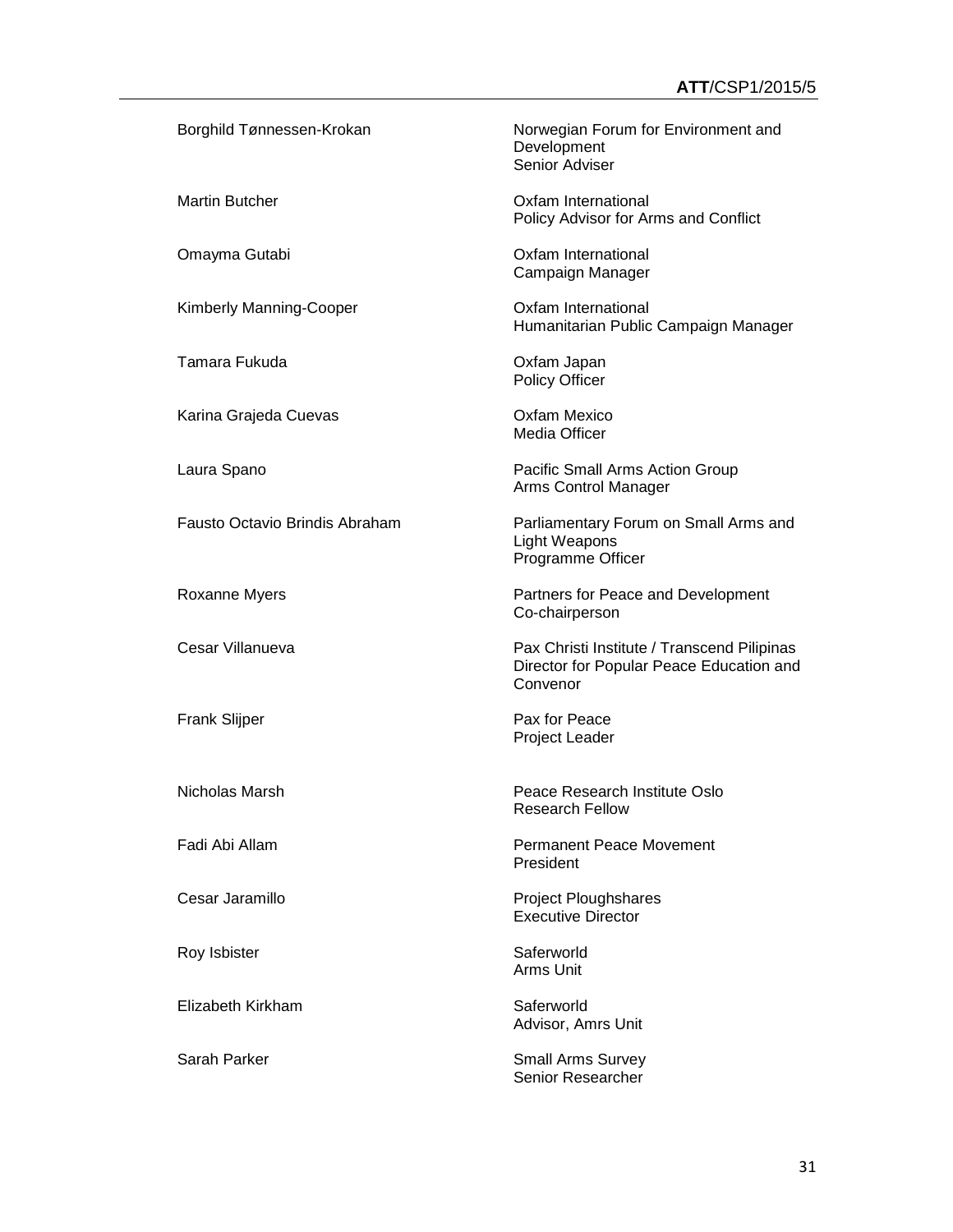| Geoffrey L. Duke                                                                          | South Sudan Action Network on Small<br>Arms<br><b>Head of Secretariat</b>                            |
|-------------------------------------------------------------------------------------------|------------------------------------------------------------------------------------------------------|
| <b>Rachel Stohl</b>                                                                       | <b>Stimson Centre</b><br>Senior Associate                                                            |
| Linda Åkerström                                                                           | Swedish Peace and Arbitration Society<br><b>Head of Disarmament</b>                                  |
| Zahra Akkerhuys                                                                           | <b>Thunder PR</b><br><b>Media Consultant</b>                                                         |
| Shobha Shrestha                                                                           | Women for Peace and Democracy Nepal<br><b>Executive Chair</b>                                        |
| <b>Pilar Katherine Ronderos Cifuentes</b>                                                 | Women's International League for Peace<br>and Freedom Colombia<br><b>Director</b>                    |
| Sofia Tuvestad                                                                            | Women's International League for Peace<br>and Freedom Sweden<br>Policy & Advocacy Officer            |
| Mia Gandenberger                                                                          | Women's International League for Peace<br>and Freedom<br>Programme Manager                           |
| Ray Acheson                                                                               | Women's International League for Peace<br>and Freedom / Reaching Critical Will<br>Programme Director |
| Maria Isabel Hernandez Sanchez                                                            | Women's International League for Peace<br>and Freedom Spain<br>Journalist                            |
| Guy Blaise Dongmo Feugap                                                                  | Women's International League for Peace<br>and Freedom Cameroon<br>Communicator                       |
| Douglas Hyde                                                                              | Yabra Citizen Development, Belize<br>Programs Coordinator                                            |
| <b>SaferGlobe Research Network</b><br>Eli Kytömäki                                        | Specialist                                                                                           |
| <b>World Forum on the Future Shooting Activities</b><br>Hans-Herbert Keushen<br>President |                                                                                                      |
| Klaus Gotzen                                                                              | <b>Executive Member</b>                                                                              |
| Frank Göpper                                                                              | <b>Executive Member</b>                                                                              |

Thierry Jacobs **Executive Member**